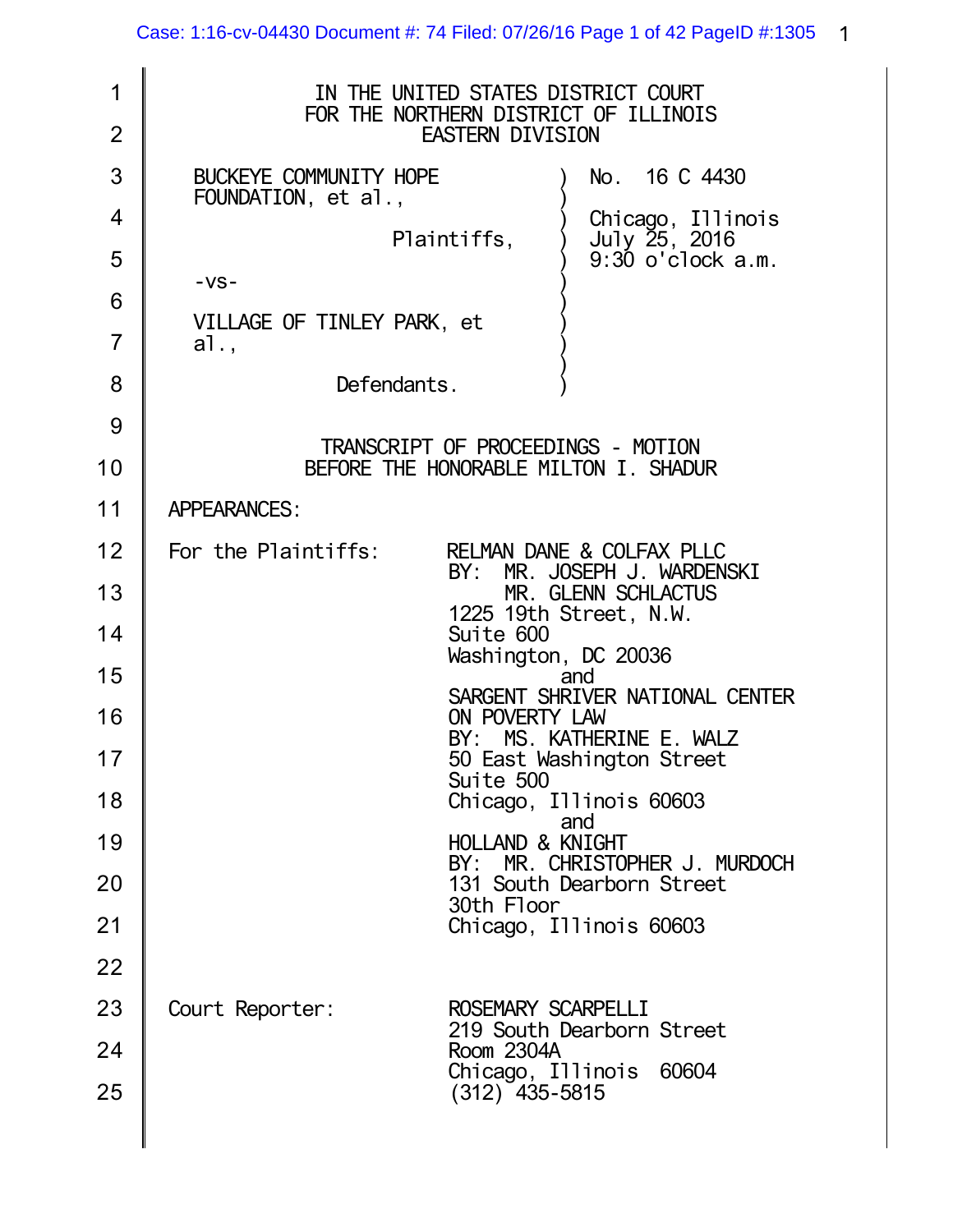| 1              | APPEARANCES: (Cont.) |                                                                |
|----------------|----------------------|----------------------------------------------------------------|
| $\overline{2}$ | For the Defendants:  | KOZACKY WEITZEL McGRATH, P.C.<br>MR. ALASTAR S. McGRATH<br>BY: |
| 3              |                      | MR. JEROME R. WEITZEL<br>55 West Monroe Street                 |
| $\overline{4}$ |                      | Suite 2400<br>Chicago, Illinois 60606                          |
| 5              |                      | and<br>QUERREY & HARROW, LTD.                                  |
| 6              |                      | MR. BRANDON K. LEMLEY<br>BY:<br>MR. PAUL A. RETTBERG           |
| $\overline{7}$ |                      | 175 West Jackson Boulevard<br>Suite 1600                       |
| 8              |                      | Chicago, Illinois 60604                                        |
| 9              |                      |                                                                |
| 10             |                      |                                                                |
| 11             |                      |                                                                |
| 12             |                      |                                                                |
| 13             |                      |                                                                |
| 14             |                      |                                                                |
| 15             |                      |                                                                |
| 16             |                      |                                                                |
| 17             |                      |                                                                |
| 18             |                      |                                                                |
| 19             |                      |                                                                |
| 20             |                      |                                                                |
| 21             |                      |                                                                |
| 22             |                      |                                                                |
| 23             |                      |                                                                |
| 24             |                      |                                                                |
| 25             |                      | THE CLERK: 16 C 4430, Buckeye Community Hope                   |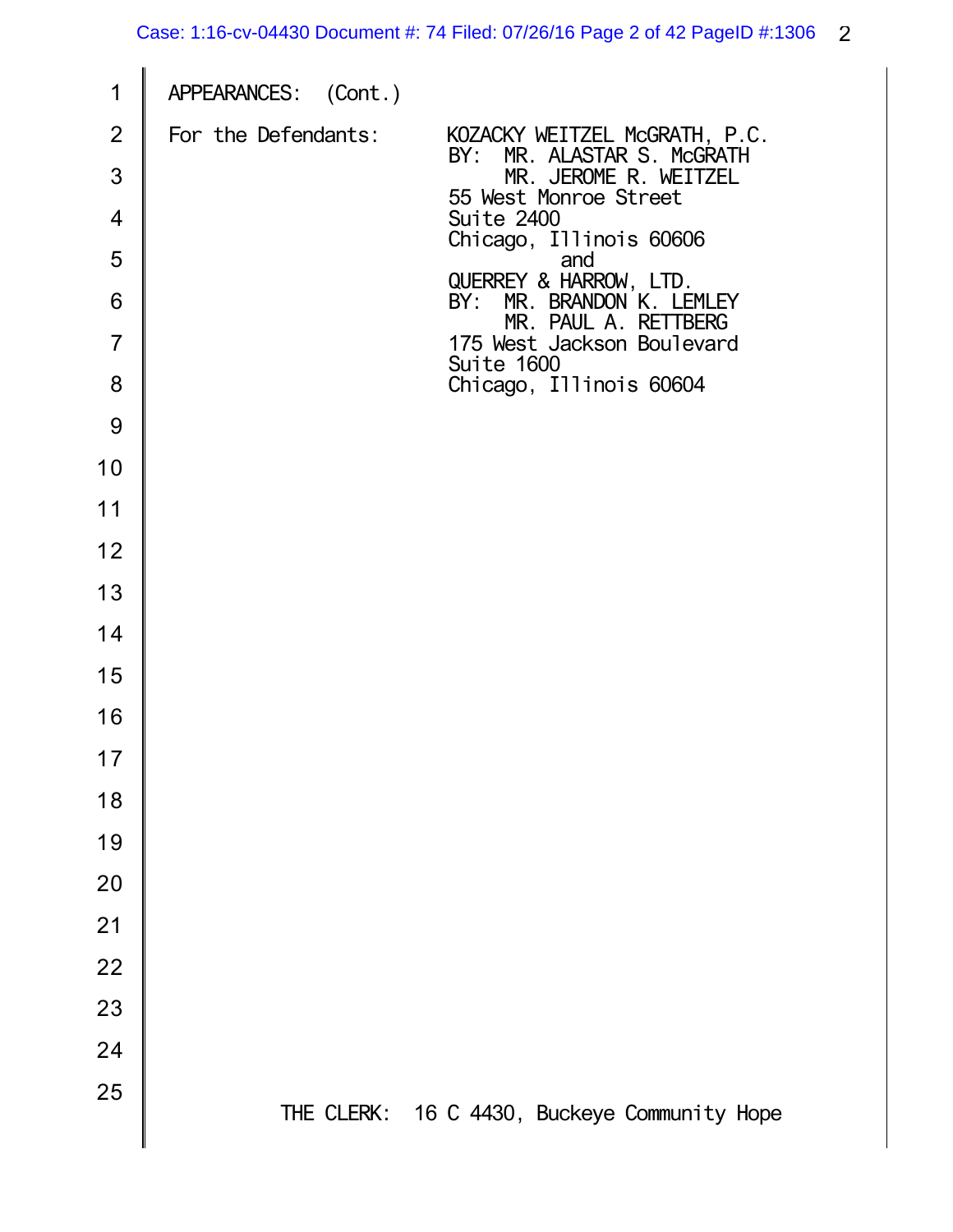1 2 3 4 5 6 7 8 9 10 11 12 13 14 15 16 17 18 19 20 21 22 23 24 25 Foundation versus Village of Tinley Park. MR. McGRATH: Good morning, your Honor, Alastar McGrath on behalf of defendants. MR. WEITZEL: And Jerome Weitzel on behalf of the defendants. MR. WARDENSKI: Joseph Wardenski for plaintiffs. MR. SCHLACTUS: Glenn Schlactus for plaintiffs. MS. WALZ: Katherine Walz for plaintiffs. MR. MURDOCH: Chris Murdoch for plaintiffs. THE COURT: Okay. Well, let me start with the easy part. I am going to grant leave to file more than 15 pages on the response. MR. McGRATH: Thank you. MR. WEITZEL: Thank you. THE COURT: Now to a more difficult thing. Let me ask that you people take your seats while I give you some preview of this thing, and also I am going to have some questions to pose. As for the substance of the brief, the defendants lean very heavily on portraying the Village's Planning Director Amy Connolly as a subversive bete noir when there is, frankly, nothing to suggest that she was doing anything other than a professional job in seeing whether an applicant who was seeking to build affordable housing, which is a legitimate goal that has been promoted by Congress, you know,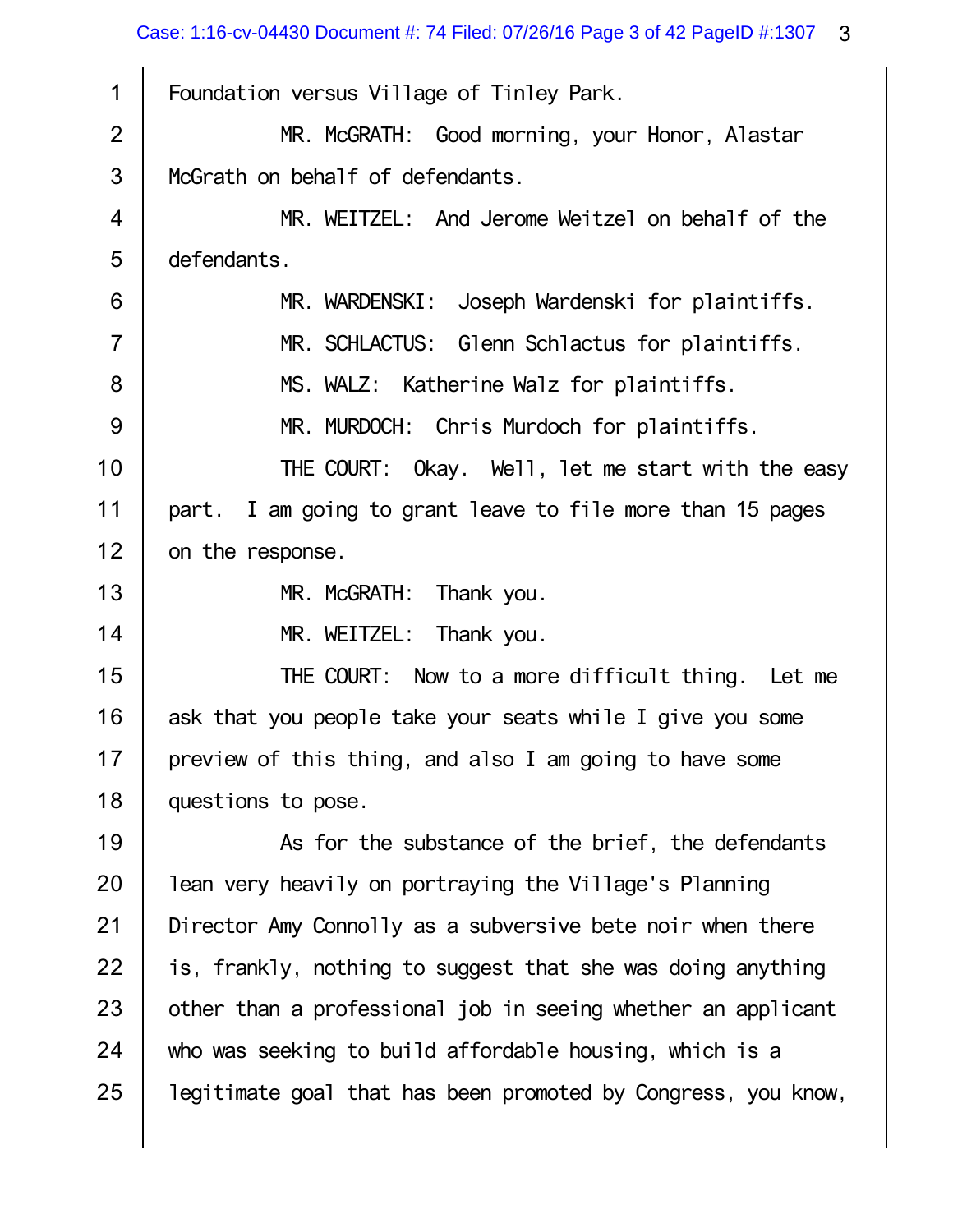1 3 4 in the Fair Housing Act, where opposition is rooted in impermissible motives, whether that could be done by obtaining permission to do so without doing violence to the Village's preexisting Legacy Code.

5 6 7 8 9 10 11 12 13 14 Because the -- as I read the materials that have been supplied, because the Planning Director both compelled Buckeye to tailor its planning to conform to what at least she viewed as consistent with the Legacy Code's fundamental purpose but thought called for an amendment to the -- to the Code to deal with this particular application, what was done, as I read it, was that she sought to serve both those purposes, which can hardly be characterized as anything other than a legitimate activity by somebody who is described as a planning director.

15 16 17 18 19 20 21 22 23 24 25 So it is -- I found it extraordinarily troubling to read defendants' current response in light of this undisputed sequence of events that ensued when the Buckeye proposal became a cause celebre in the Village in consequence of a newspaper article in the south suburban newspaper that serves at least some of the populace in the Village. Given then the reaction of the Village's -- Village government's leaders when that happened, it is ironic and, I will say candidly, it appears hypocritical to say at the very outset of the introduction that the -- let me get the thing here in front of me -- I will get the -- that this case is not about the

2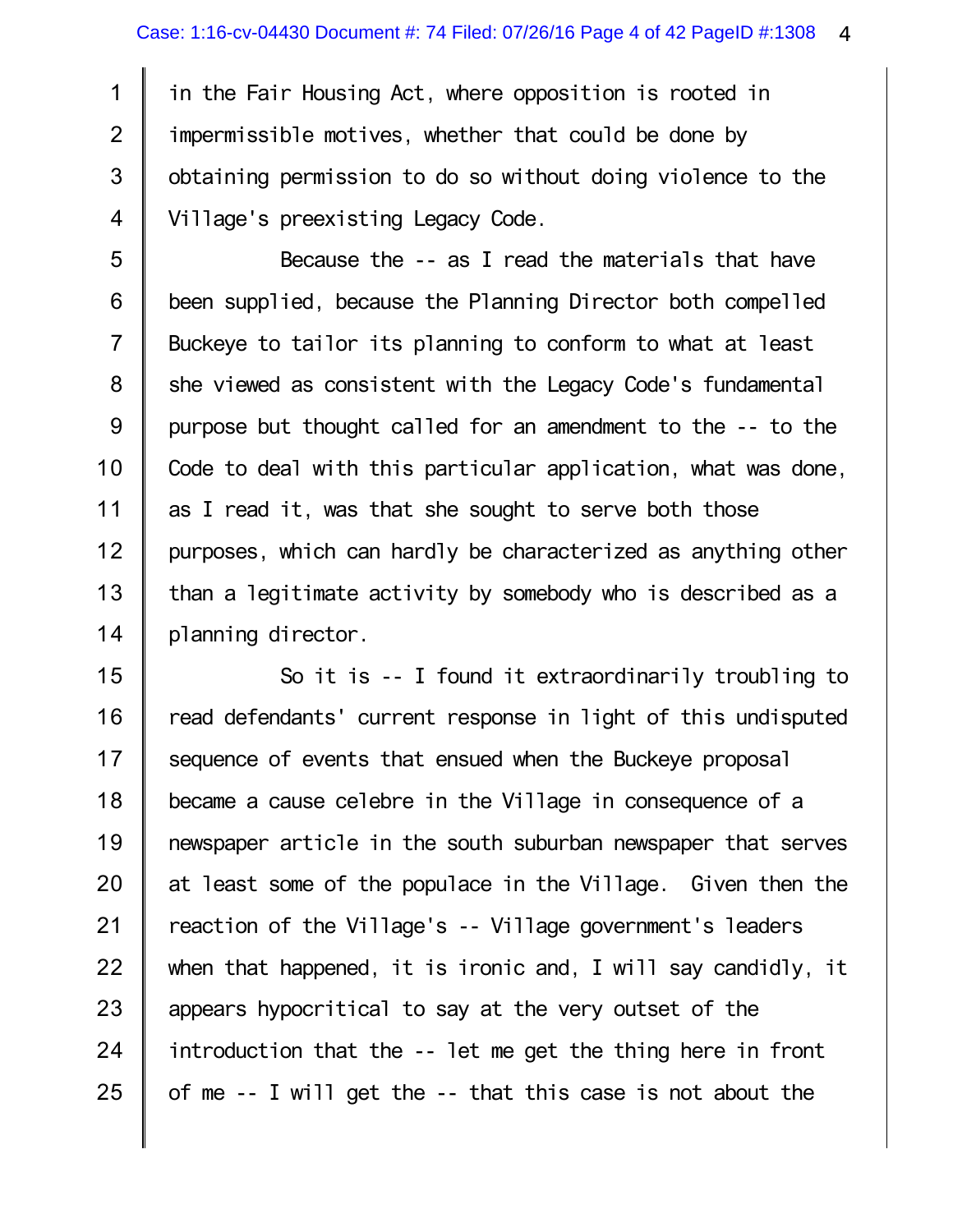1 2

3

4

5

6

7

8

9

Village of Tinley Park keeping out affordable housing.

Frankly it -- what appears here is that that is just what the case is about. For this -- at least for someone who seeks to be an unbiased and objective observer and to see the source of that same introduction toward its end conclude with a pejorative characterization of the Code amendment that is at issue here as an ill-gotten modification raises the volume of rhetoric without really adding to the logical analysis.

10 11 12 13 14 That said I do have a couple of questions that I want to pose to each side because I do not mean by my initial characterization here to indicate an ultimate determination. And I am not doing that, and that will become clear by the questions that I am posing.

15 16 17 18 19 20 21 22 23 The first on which I would appreciate input is caused by the extraordinary volume of paper that I have been favored with and the one that  $I - -$  in particular I would like a response to, and this is from either side, is to where in the submissions I can find the actual amendatory ordinance, the one that was adopted in October 2015, October 6th, that the Village later sought to revoke in order to place the terms of the Legacy Code as they had been before that amendment.

24 25 And I don't care who does it, but if you can identify what exhibit it would be in one -- any one of the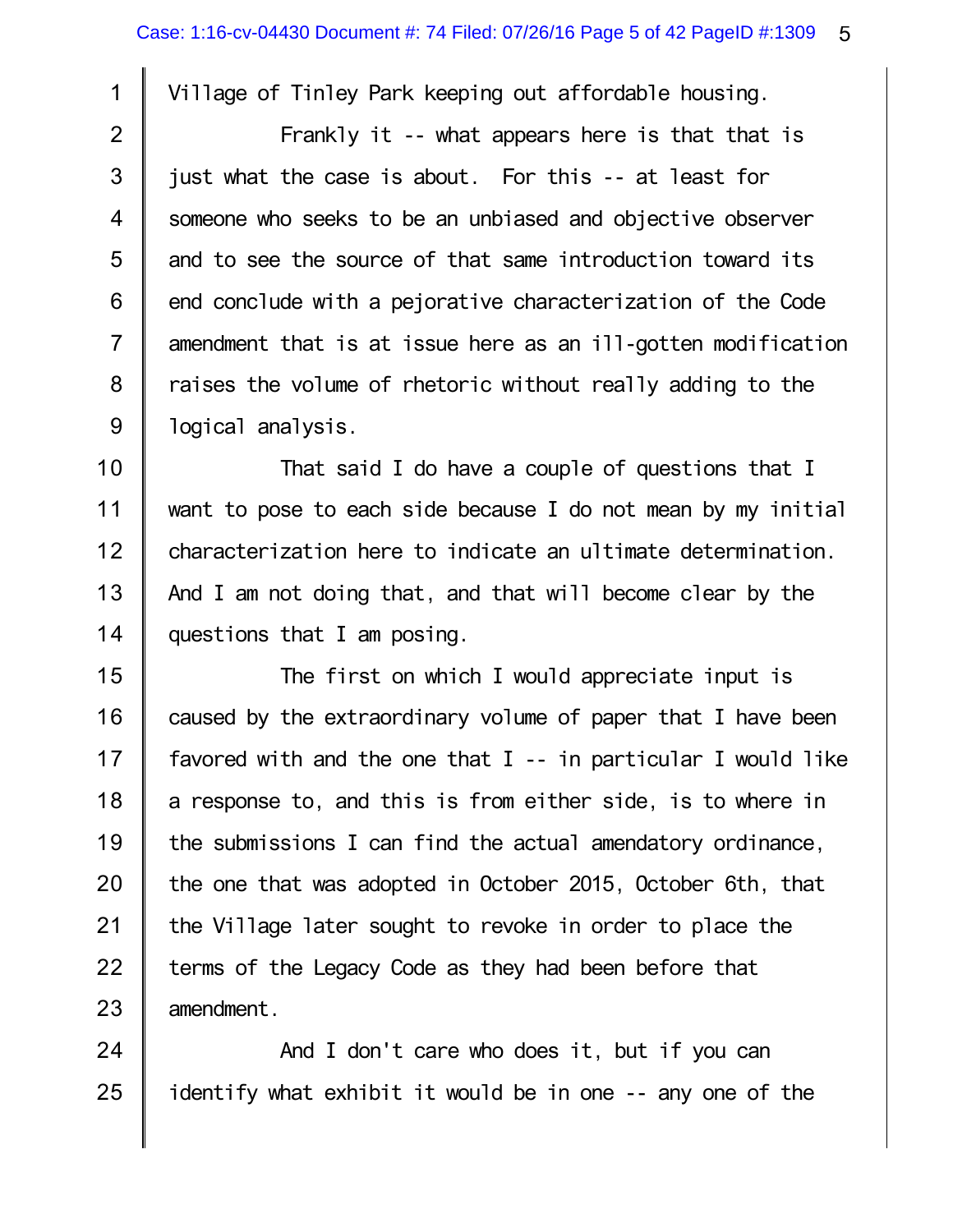| $\mathbf 1$    | submissions, I would -- I would appreciate that. Can either   |
|----------------|---------------------------------------------------------------|
| $\mathbf{2}$   | side tell me? Either side. Plaintiff, defendant, I don't      |
| $\mathfrak{S}$ | care.                                                         |
| $\overline{4}$ | MR. McGRATH: We cannot, your Honor. We did not                |
| 5              | submit it, your Honor. It would only be the plaintiff that    |
| 6              | did.                                                          |
| $\overline{7}$ | THE COURT: Have you submitted it?                             |
| $\bf 8$        | MR. WARDENSKI: We submitted it as a supplementary             |
| 9              | exhibit after one of these status conferences.                |
| 10             | THE COURT: One of the exhibits doesn't enlighten              |
| 11             | me a lot because there are beaucoup exhibits, right?          |
| 12             | MR. WARDENSKI: I understand that.                             |
| 13             | THE COURT: So tell me -- if one of you can tell me            |
| 14             | just where it is located.                                     |
| 15             | MR. WARDENSKI: We will look for it right now. And             |
| 16             | if not, we can tell you after the hearing, your Honor.        |
| 17             | THE COURT: Okay. And relatedly if the exhibits                |
| 18             | include other documentation as to that earlier amendment, I   |
| 19             | would appreciate input on that as well. I am not asking you   |
| 20             | to track it down now because I do have a couple of other      |
| 21             | questions that I pose, but certainly I need to review that    |
| 22             | because any consideration of possible preliminary injunctive  |
| 23             | relief, whether in the form of TRO or preliminary injunction, |
| 24             | would have to treat that essentially as reflecting a          |
| 25             | restoration of status quo.                                    |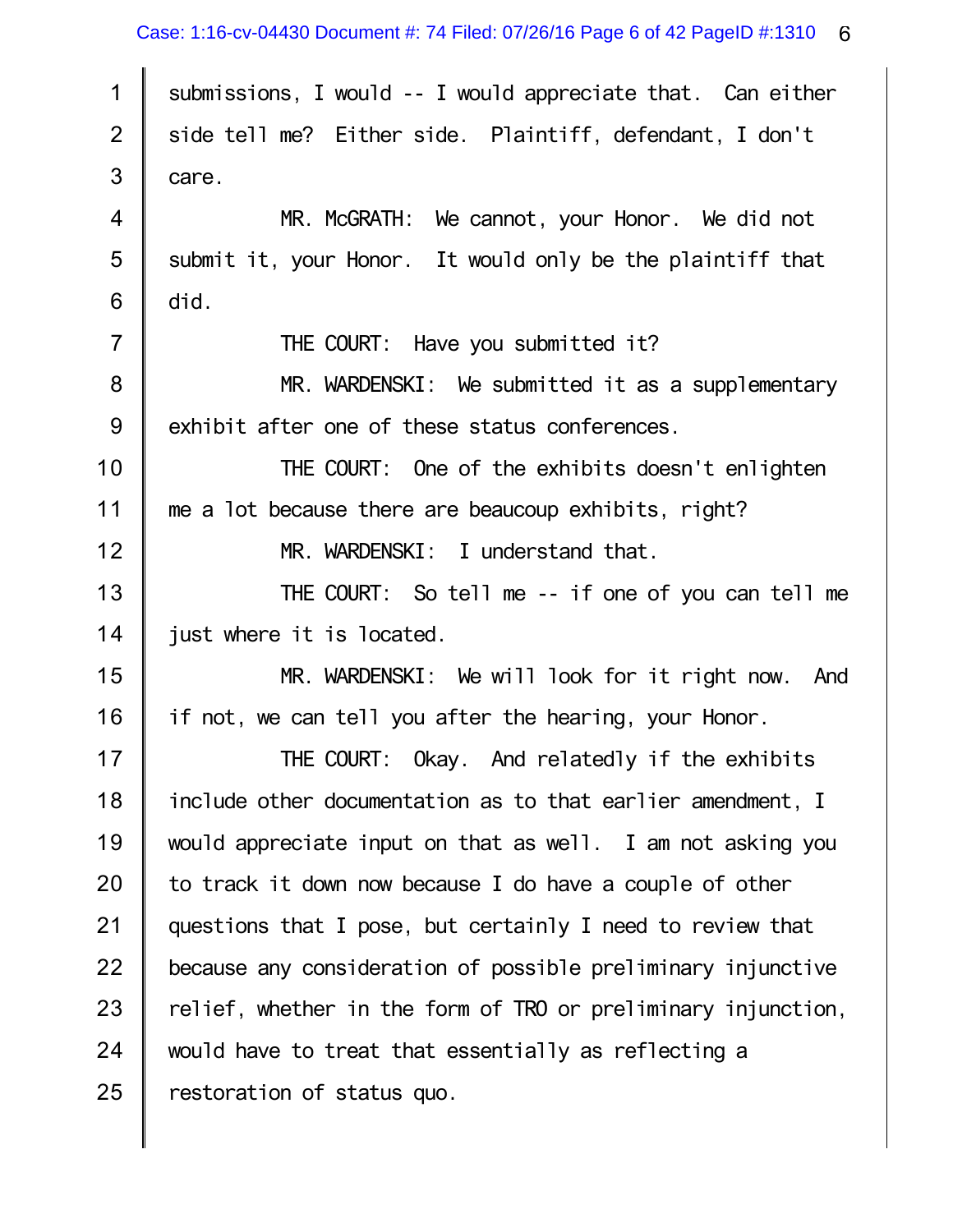| 1              | MR. WARDENSKI: Your Honor --                                        |
|----------------|---------------------------------------------------------------------|
| $\overline{2}$ | THE COURT: Yes?                                                     |
| 3              | MR. WARDENSKI: Your Honor, we identified the                        |
| 4              | exhibit. It was Document 56-1 on ECF.                               |
| 5              | THE COURT: Wait just a minute. 56-1?                                |
| 6              | MR. WARDENSKI: Yes.                                                 |
| $\overline{7}$ | THE COURT: And that is the entirety of 56-1?                        |
| 8              | Because the way that the Clerk's Office does that, as you           |
| 9              | know -- you should know is to make subsidiary documents that        |
| 10             | are subsidiary to any docket number successive $-1$ , $-2$ , and so |
| 11             | on. So that is self-contained as 56-1?                              |
| 12             | MR. WARDENSKI: That's right.                                        |
| 13             | THE COURT: Okay. I will track that down then.                       |
| 14             | Thank you.                                                          |
| 15             | MR. WARDENSKI: And that is the full Legacy Code as                  |
| 16             | amended on October -- in October 2015.                              |
| 17             | THE COURT: That is not what I asked.                                |
| 18             | MR. WARDENSKI: Oh, I am sorry.                                      |
| 19             | THE COURT: What I asked was, what was submitted to                  |
| 20             | the Village -- or was that not in the form of an amendment as       |
| 21             | contrasted with an entire compendium that reprinted the Code        |
| 22             | with amendments built in? Do you understand my question?            |
| 23             | MR. WARDENSKI: I do understand. So we have --                       |
| 24             | THE COURT: You know, I hesitate to go back to                       |
| 25             | ancient days when I was a Village Trustee, but, you know,           |
|                |                                                                     |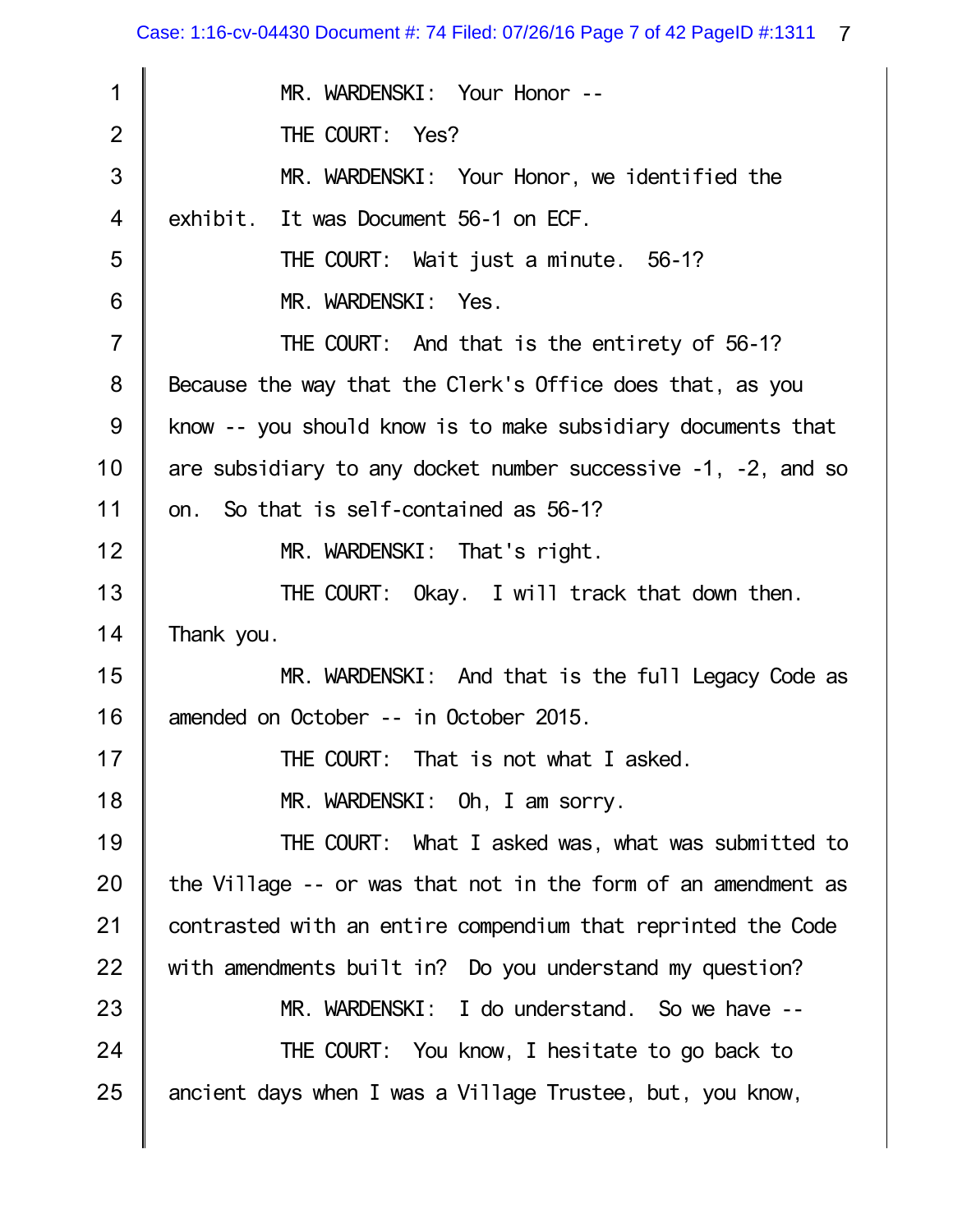when we got stuff submitted to us, it was in the form of here is the stuff we are asking for.

1

2

15

3 4 5 6 7 MR. WARDENSKI: Understood, your Honor. So what we have previously submitted is the Planning Department staff report from early September 2015 identifying the changes that would be proposed as well as the ordinance containing those changes.

8 9 10 11 12 THE COURT: Ah. So wait just a minute. So what you are saying -- when I asked about other documentation, what you are saying is that in order to understand that one, the 56-1, I would also need to be provided with that September document, or what?

13 14 MR. WARDENSKI: So you have that September document, and in addition --

THE COURT: And tell me --

16 17 MR. WARDENSKI: -- there is an ordinance -- yes? I am sorry, go ahead.

18 19 20 21 22 23 THE COURT: I know I have got everything, but, you know, the only way I can find it is by that kind of tracking. So tell me what that -- if that is what is necessary in order to understand 56.1 and the changes that were made, then obviously I need the earlier part of the submission that you have referred to. Is that the September thing?

24 25 MR. WARDENSKI: Yes, your Honor. So the September staff report shows the changes and strike out --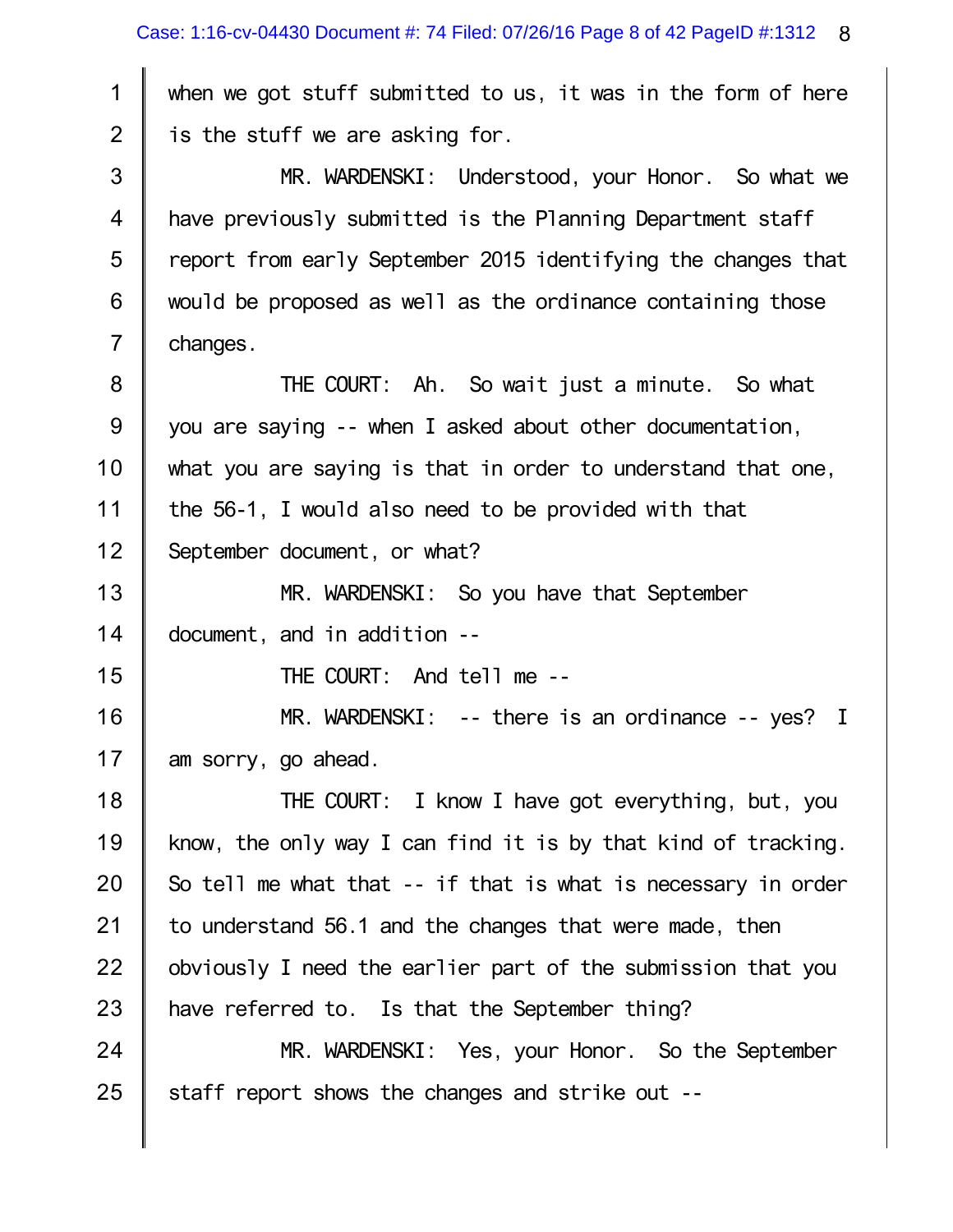| 1              | THE COURT: Staff report to whom, to the Board?               |
|----------------|--------------------------------------------------------------|
| $\overline{2}$ | MR. WARDENSKI: To the Village.                               |
| 3              | THE COURT: That is what I need then. Let's get               |
| $\overline{4}$ | the number of that.                                          |
| 5              | MR. WARDENSKI:<br>0kay.                                      |
| 6              | MR. SCHLACTUS: That is 56-2, your Honor.                     |
| $\overline{7}$ | THE COURT: Okay. Now let me pose a question on               |
| $\bf 8$        | the other side of the coin, one that is directed, although I |
| $9\,$          | appreciate Buckeye having given me the answer on No. 1. And  |
| 10             | I assume that the defendants don't quarrel with that         |
| 11             | characterization, right?                                     |
| 12             | MR. McGRATH: We have no reason to understand it to           |
| 13             | be a different number than what they have told you, your     |
| 14             | Honor.                                                       |
| 15             | THE COURT: So now I am going to put one directly             |
| 16             | to Buckeye, and that is, how would you visualize the posture |
| 17             | of the case and the next step in the litigation if I were to |
| 18             | grant your motion in the way that you have framed it, that   |
| 19             | is, where would that put you in terms of the posture of the  |
| 20             | litigation? And that is a general question.                  |
| 21             | But I would also want to make a specific reference           |
| 22             | to that one by asking what about the IDOT request that was   |
| 23             | related -- referred to at pages 12 and 13 I think it is --   |
| 24             | let me take a look -- of the defendants' recent response --  |
| 25             | yes? So two-part question. One -- well, maybe that second    |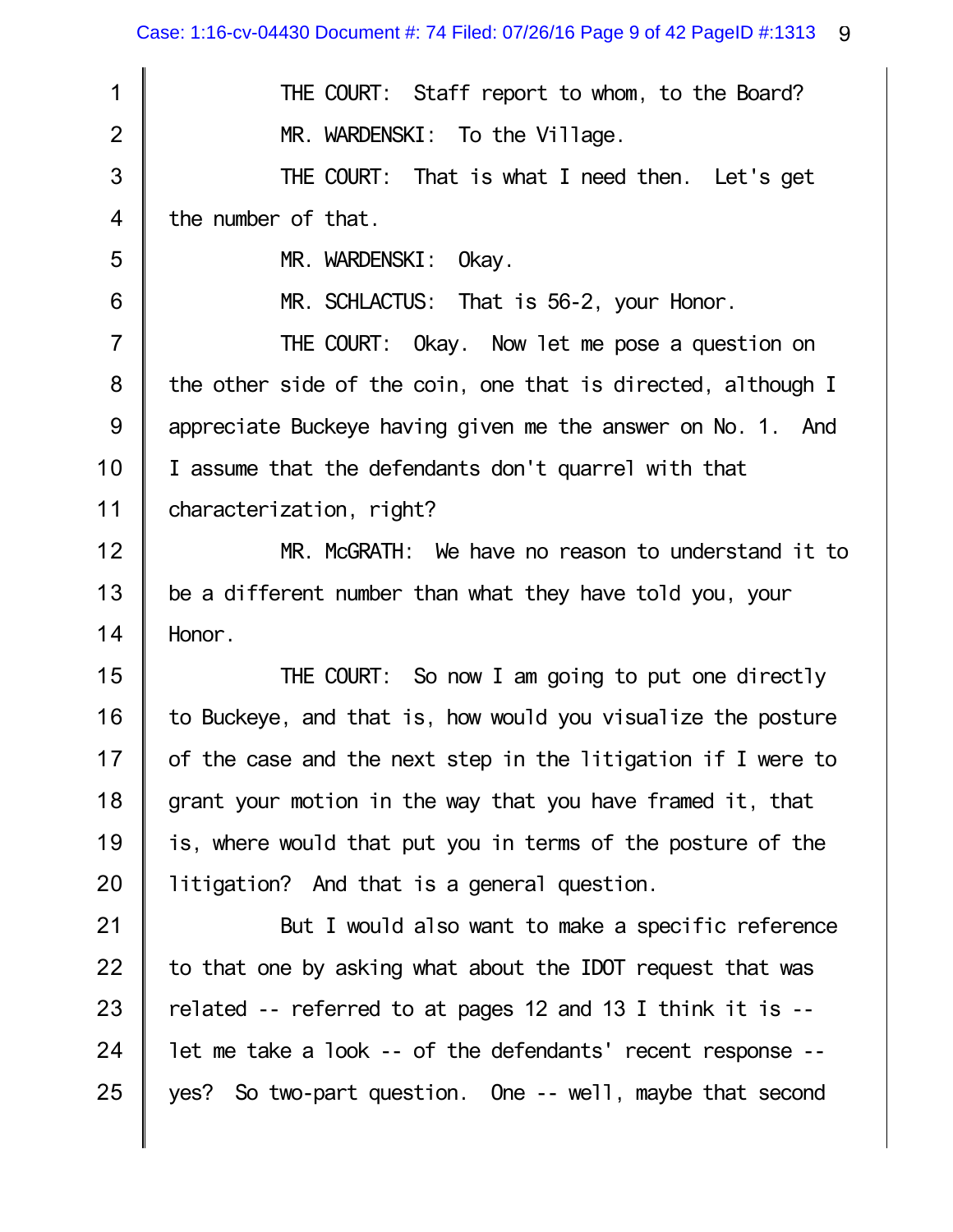1 2 3 4 part is subsidiary to the first one. In your view if you were to get the kind of relief that you have sought now, what would then be the next step? What is the posture of the case if that were to take place?

5 6 7 8 MR. WARDENSKI: Your Honor, what we are seeking through our motion is to restore Buckeye and the Village to where they were before the February 4th Planning Commission meeting at which the vote that was expected to --

THE COURT: Well I understand that.

10

9

MR. WARDENSKI: -- was taken.

11 12 13 THE COURT: But you have gone farther than that. You said that if that is done, then there has to be a vote by the Plan Commission.

14

MR. WARDENSKI: Correct.

15 16 17 18 19 20 21 22 23 24 25 THE COURT: And you are saying that that is a vote in which the Board does not participate. And now assume that that gets done, what then happens to the lawsuit at that point? What -- you know, that doesn't do the job. The defendants are complaining if that were to happen and you were free to go ahead then with construction, we might find ourselves -- I remember a case years ago in which there was a challenge to a wall having been built that was assertedly in violation of a zoning ordinance. And what the Court did was to require the wall to get torn down when they found against it.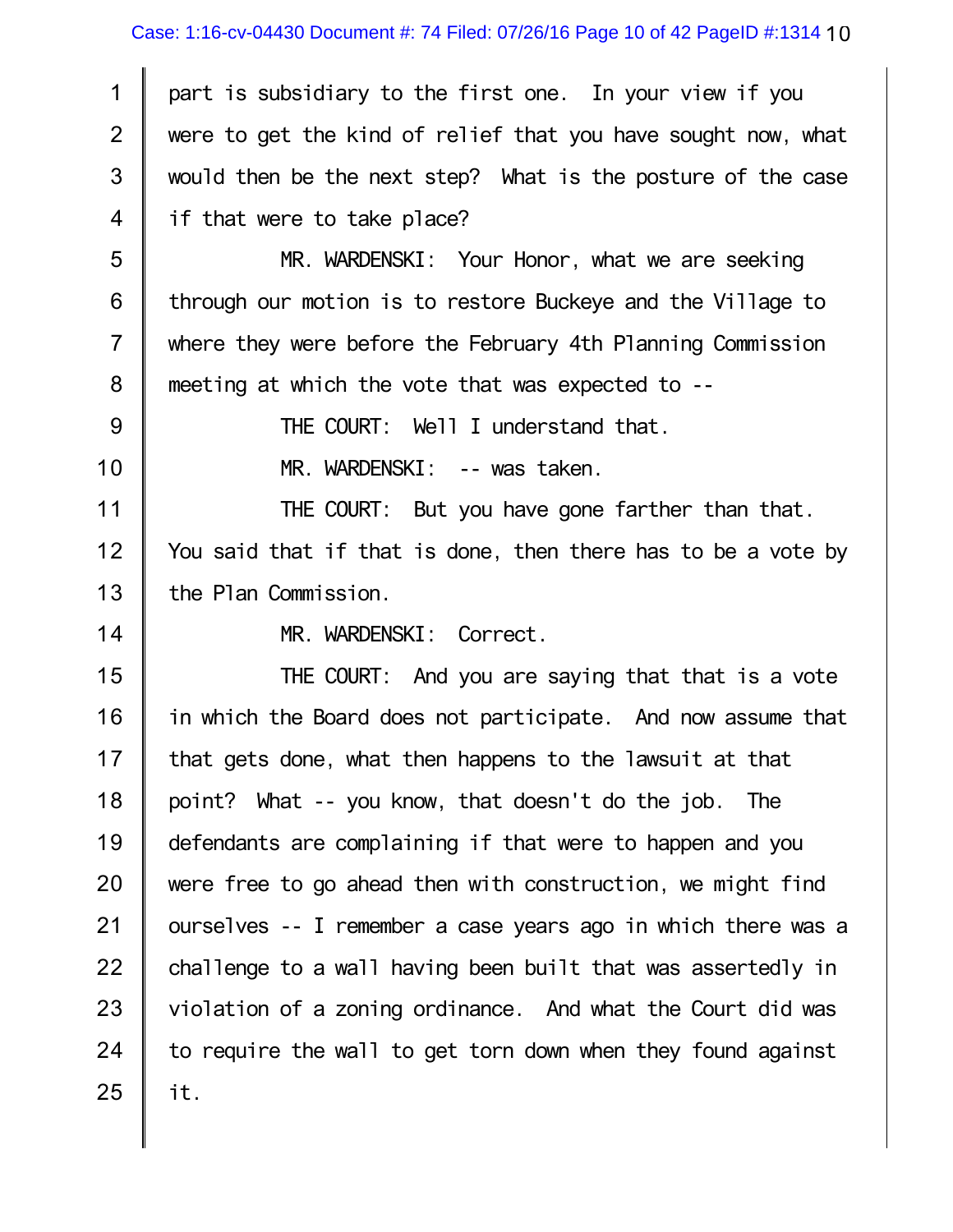1 2 3 4 5 6 So essentially that is the kind of argument that has been advanced on behalf of the -- on behalf of the Village, that is, that if the relief that you are seeking would then result in what amounts to what they characterize as full relief, the ultimate relief, what is your response on that one?

7 8 9 MR. WARDENSKI: Your Honor, we disagree that this would be seeking the final relief. It would clear a hurdle and allow Buckeye to move forward.

10 11 12 THE COURT: And what -- and that is what I am asking the question about. You say "clear a hurdle." What happens next in that situation?

13 14 15 16 MR. WARDENSKI: In that situation we would anticipate that the Plan Commission would take a vote. Under our reading of the Legacy Code that vote should be to approve the project.

THE COURT: I understand your --

MR. WARDENSKI: I am sorry.

17

18

19 20 21 22 23 24 25 THE COURT: I recognize what you are saying, but that is still not -- doesn't answer my next question. Suppose they vote, vote in conformity with your desires. Now, what happens to the go-ahead or whatever takes place next in connection with your getting that relief? MR. WARDENSKI: Your Honor, Buckeye would still seek damages that it has already incurred to date as a result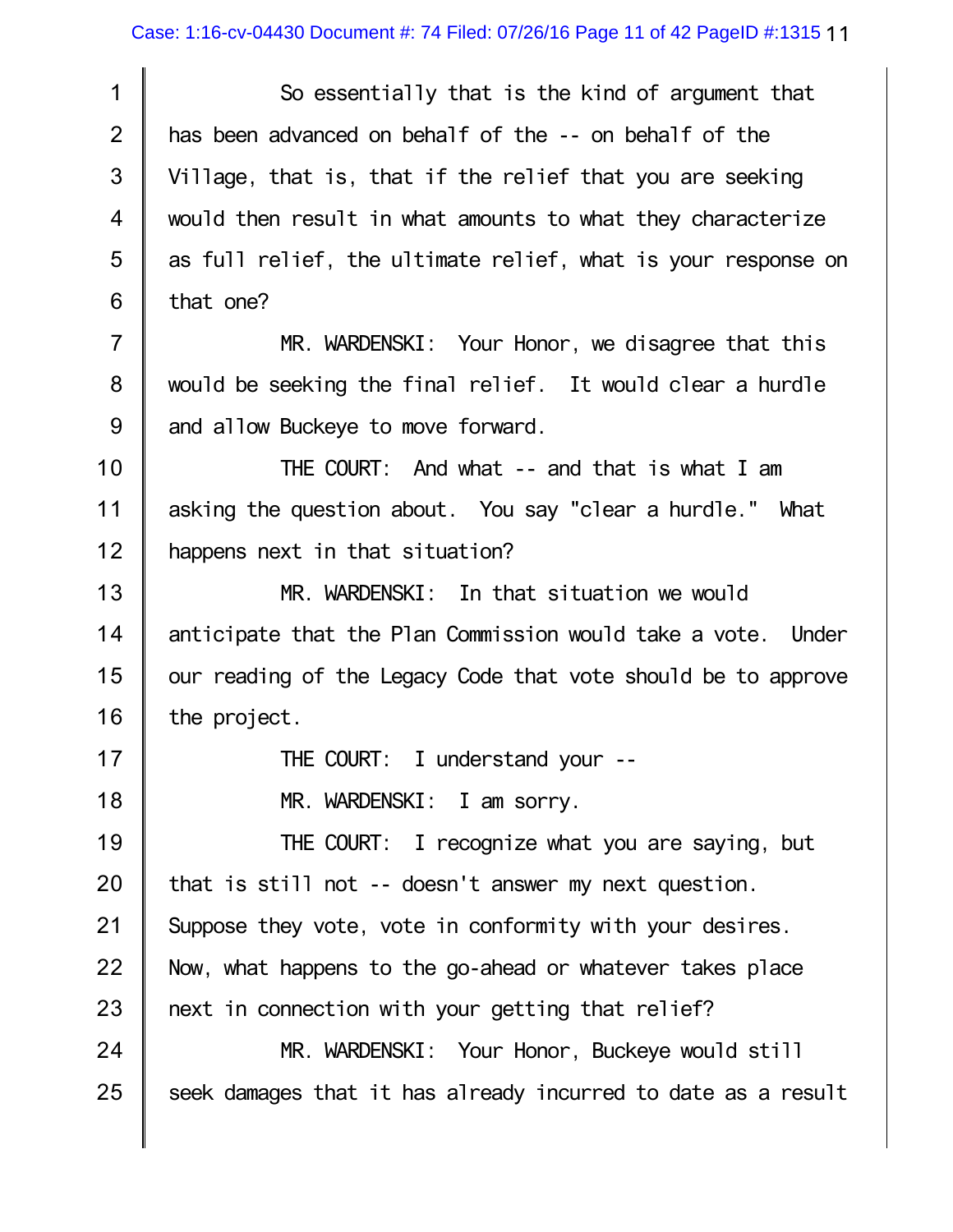of the Fair Housing Act violations and --

1

2

3

4

5

6

7

THE COURT: But that is really not -- I am talking about what happens in connection with the basic relief that you are seeking to which damages from your point of view are supplemental, from the defendants' point of view they are an adequate remedy by themselves. And what would happen in terms of the actual going ahead with the construction?

8 9 10 11 12 And again I remind you that one of the subsidiary aspects of that is that I get for the first time a reference in the -- in the defendants' memo to an IDOT requirement that, as I understand it, requires the consent of the property owner that has not been obtained.

13 14 15 16 17 18 19 20 21 22 23 MR. WARDENSKI: Your Honor, with regard to the IDOT approvals, that is part of several steps that Buckeye would need to take before it could begin construction. That has always been true, although it is not part of the Legacy Code approval process. And so what Buckeye is seeking is the ability to move forward so that it can seek the approval from IDOT with regard to the curb cuts issue to seek other necessary permits from the Village and importantly to seek to restrain defendants from further interfering with the project in any myriad of ways during -- prior to or during construction of the building.

24 25 So to give you more detail on the IDOT issue, that -- the Legacy Code does not by its terms reference external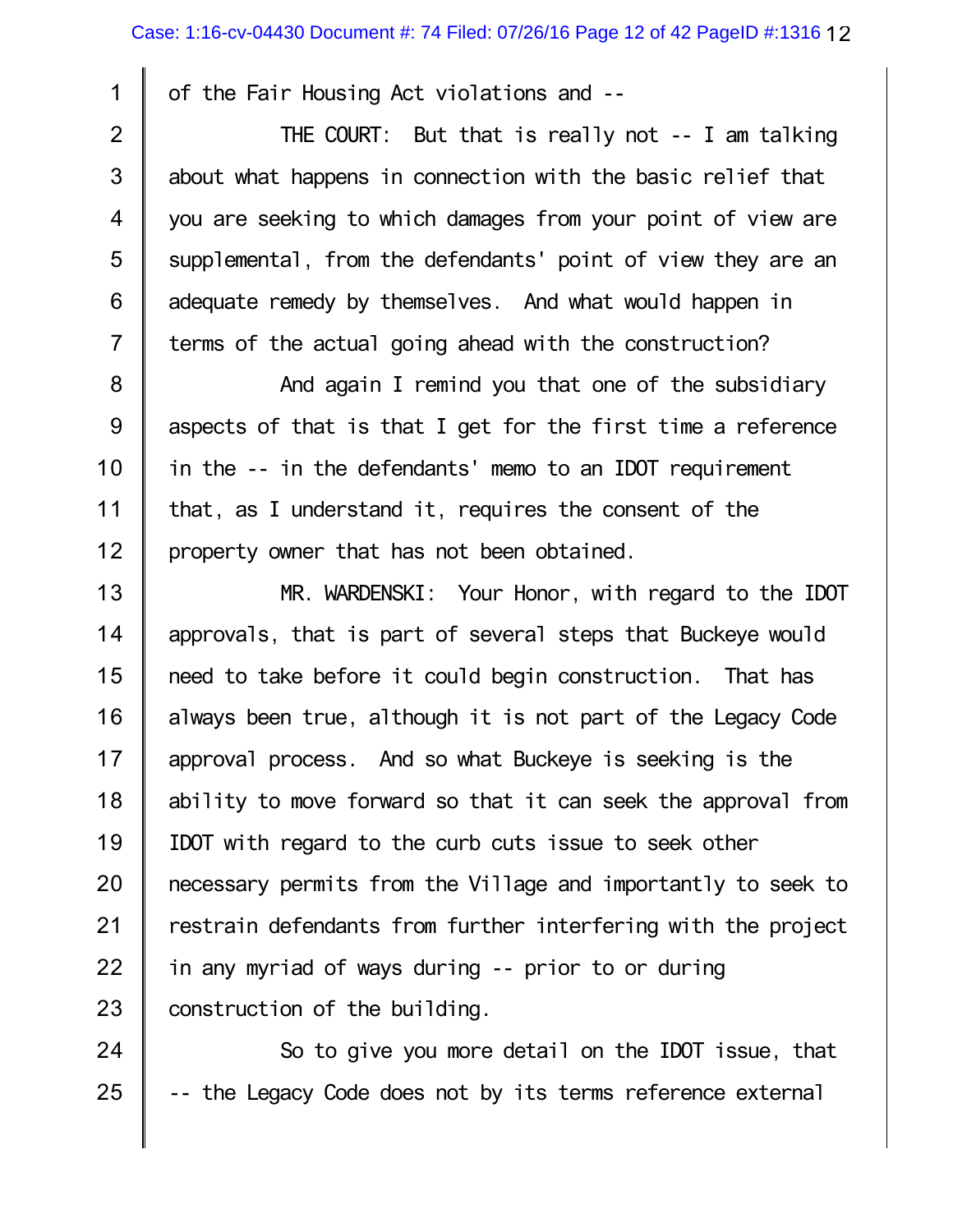## Case: 1:16-cv-04430 Document #: 74 Filed: 07/26/16 Page 13 of 42 PageID #:1317 13

1 2 3 4 5 approvals. Those have always been necessary. And Buckeye has always intended to seek and obtain them. It believes it can do so in short order, although it needs this first site plan approval from the Village in order to move forward in seeking all of the remaining permits and approvals.

THE COURT: Okay. Thank you.

6

12

7 8 Let me hear from defense counsel about that, if I may.

9 10 11 MR. McGRATH: There is a few issues with that, your Honor. First of all, the Legacy Code does require approval of a valid site plan that would reflect the project.

THE COURT: Yes, I understand that. Yeah.

13 14 15 16 17 18 19 20 21 MR. McGRATH: In its current status the site plan cannot be approved. It has to be changed unless they get this approval, which they have known about for several months, at least four or five -- I haven't done the math - in which as they have said here today they haven't done anything about. It is not a matter of just getting some kind of, you know, change in the specs of an hvac vent. This is they don't get it done, their entire site plan will have to change in some respect and maybe significantly.

22 23 24 25 That issue aside, your Honor, can we go back to what you are discussing with regard to ultimate relief? What Buckeye hasn't been stating is where they see this going is an approval, plans, permits and building. That is what they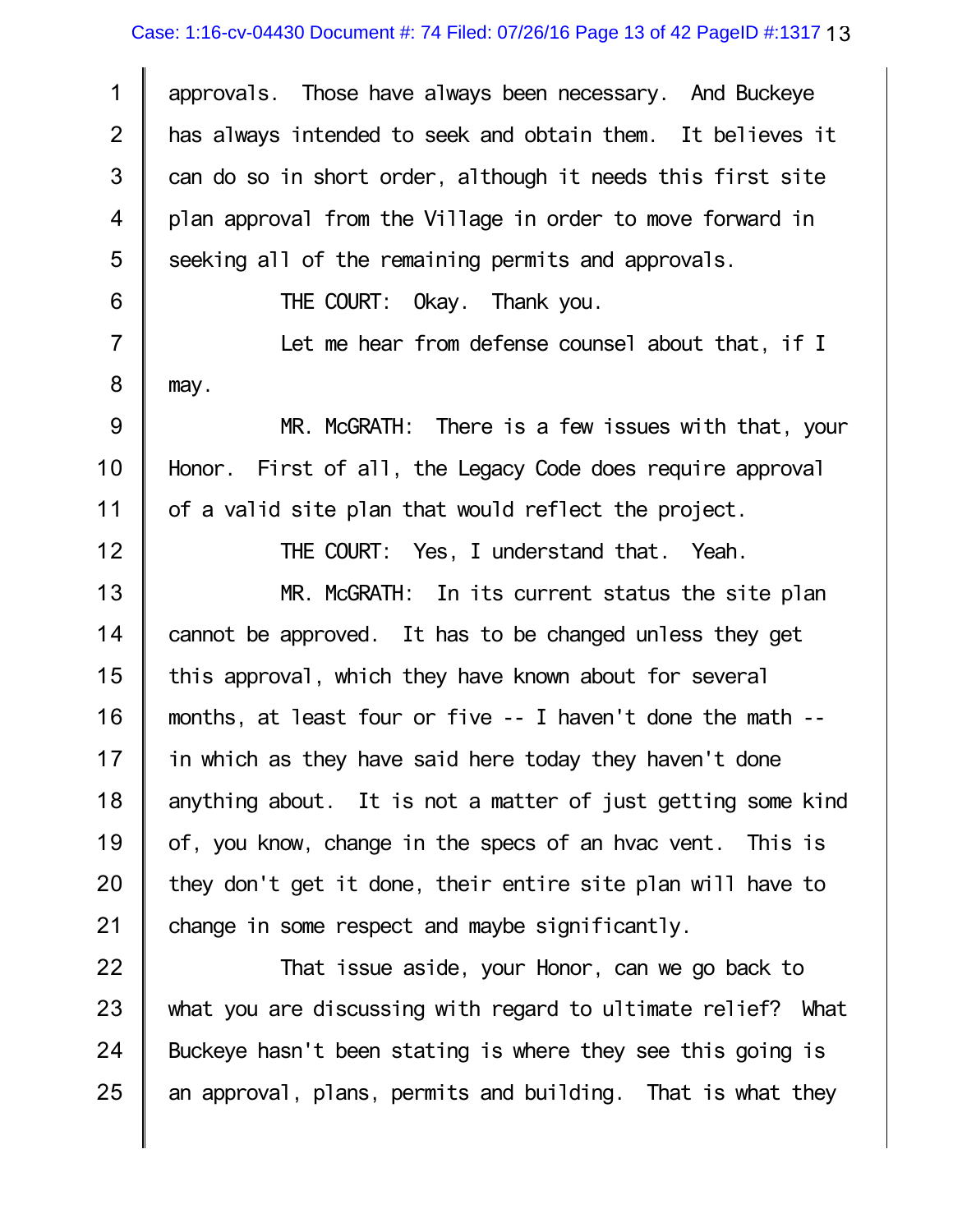1 2 3 4 5 6 7 are saying happens as a result of your Honor entering a TRO today. The problem, your Honor, is it would be an entry of of a TRO which would allow the ultimate relief, in our opinion, of the building because what you have done is you have allowed them to build prior to this Court, either via a jury or through your Honor maybe via summary judgment. Finding an FHA violation.

8 9 10 11 12 13 So what they are trying to do, without saying it to your Honor, is, "We would like to do this piecemeal, just get us to a place where it is basically a fait accompli. So once we do this, it is now we get to build, and they have never had to showed their FHA violation. At this point in time it is inappropriate for this kind of relief.

14

THE COURT: Thank you.

15 16 Yes? What is the -- what is the essential reply to that one?

17 18 19 20 21 22 23 24 25 You know, I have not made it a secret, and I -- and again I emphasize that that doesn't get in the way of my deciding this thing on the merits. I have not made it a secret that I find the -- what created this lawsuit quite appalling because it clearly reflects, and I think patently so, the situation in which the authorities in a community succumb to what appear to be the least possible legitimate motivations for what goes on in the Village in terms of the essential goals of the Fair Housing Act, which is to avoid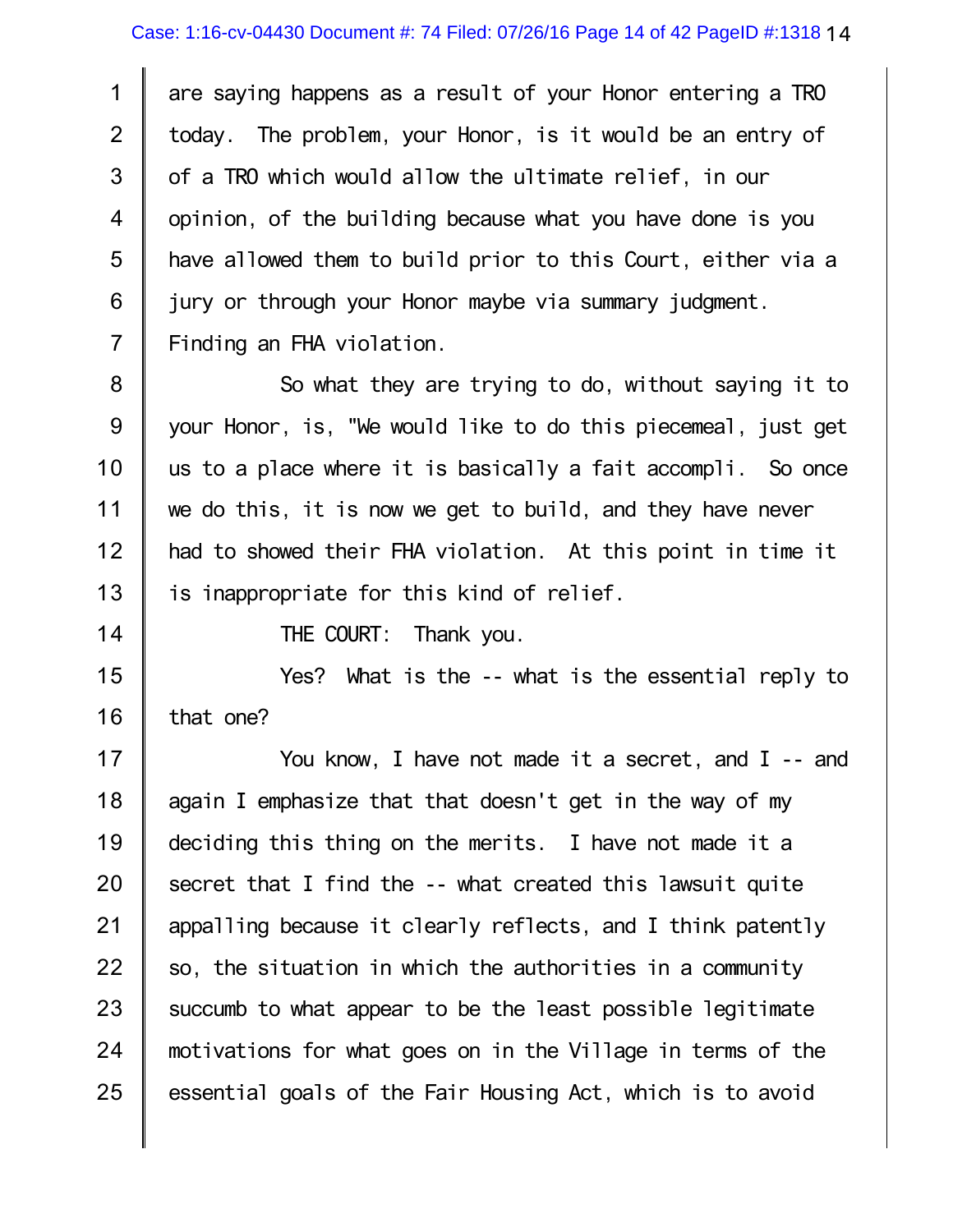discrimination that is in a prohibited area.

1

2 3 4 5 And it is -- has been quite disturbing to see what amounts to a cave-in and maybe worse on the part of authorities in the Village when they encounter that kind of -- that kind of reaction.

6 7 8 9 10 11 I recognize that governmental authorities have a responsibility to the -- to their constituents, the people in the area. But when those -- the desires of people in the area are at odds with some fundamentals in our society and not only that but fundamentals that Congress has weighed in on, it is especially regrettable.

12 13 14 15 16 17 18 19 20 21 22 That, however, doesn't mean that you are entitled to the relief that you seek. And I am really quite troubled by the idea that -- and I should -- let me digress for a second. I don't think that the fact, for example, of undoing the revocation of an amendment that was -- I -- as I would understand it was disclosed to the -- to the Village authorities and was nonetheless then, despite what ultimately happened, not found objectionable at the time of the original vote, that restoring that is -- would violate the fundamentals that we like to think about as the precursors to interim injunctive relief.

23 24 25 What I am troubled by, though, is that those - that a concern about those motivations really shouldn't affect the kind of response that I think is a responsible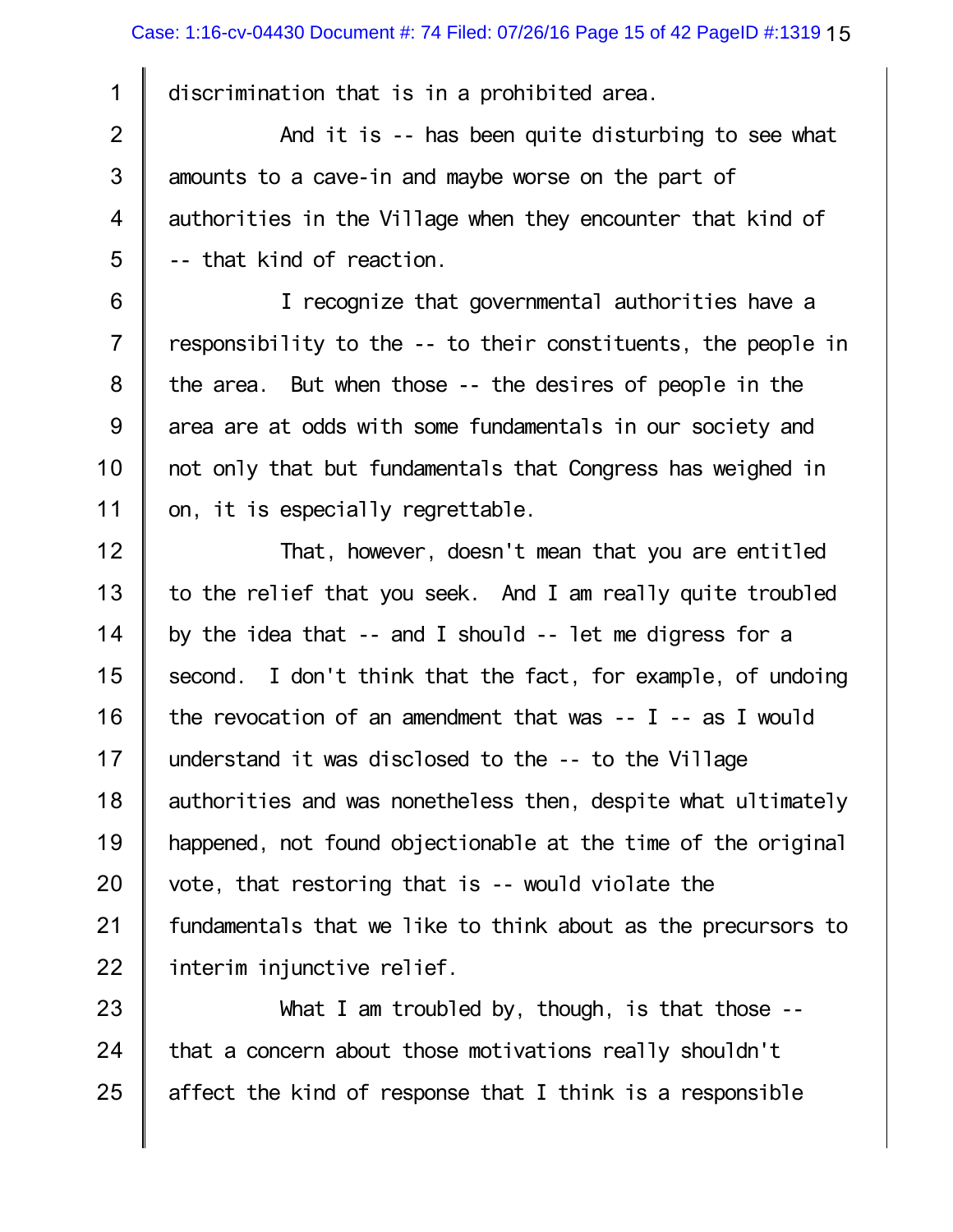1 2 3 4 5 judicial response to a situation in which we don't get a solution. And that is what I hear from counsel. What I hear from counsel is that this is a step that I think you have acknowledged leads only to further possibilities, none of which we have a response to.

6 7 8 9 10 11 12 13 14 15 16 17 And counsel makes the point that this thing that I have a mentioned a couple of times was always there, was always present, and nonetheless was never met. Counsel is making the point that the investment that you people had in place, which they criticized as being somehow having occurred before you had a right to do that, but I think that is at odds with the established authority on the -- in the field. I think that having gone ahead on the premise that this was going to get done and to be doing that in good faith in order to arrange for the financing was perfectly appropriate, and if you were to get the ultimate relief that you are seeking would be reasonable.

18 19 20 21 22 23 24 But I don't see in what you have presented a real solution to this one that counters their argument that says that you may have a claim, but it is a claim for damages because you don't have an entitlement to the preliminary injunctive relief that at best gets you into future problems and therefore is not really a normal ground for granting that kind of relief.

25

Now, having said all this I want to take a look at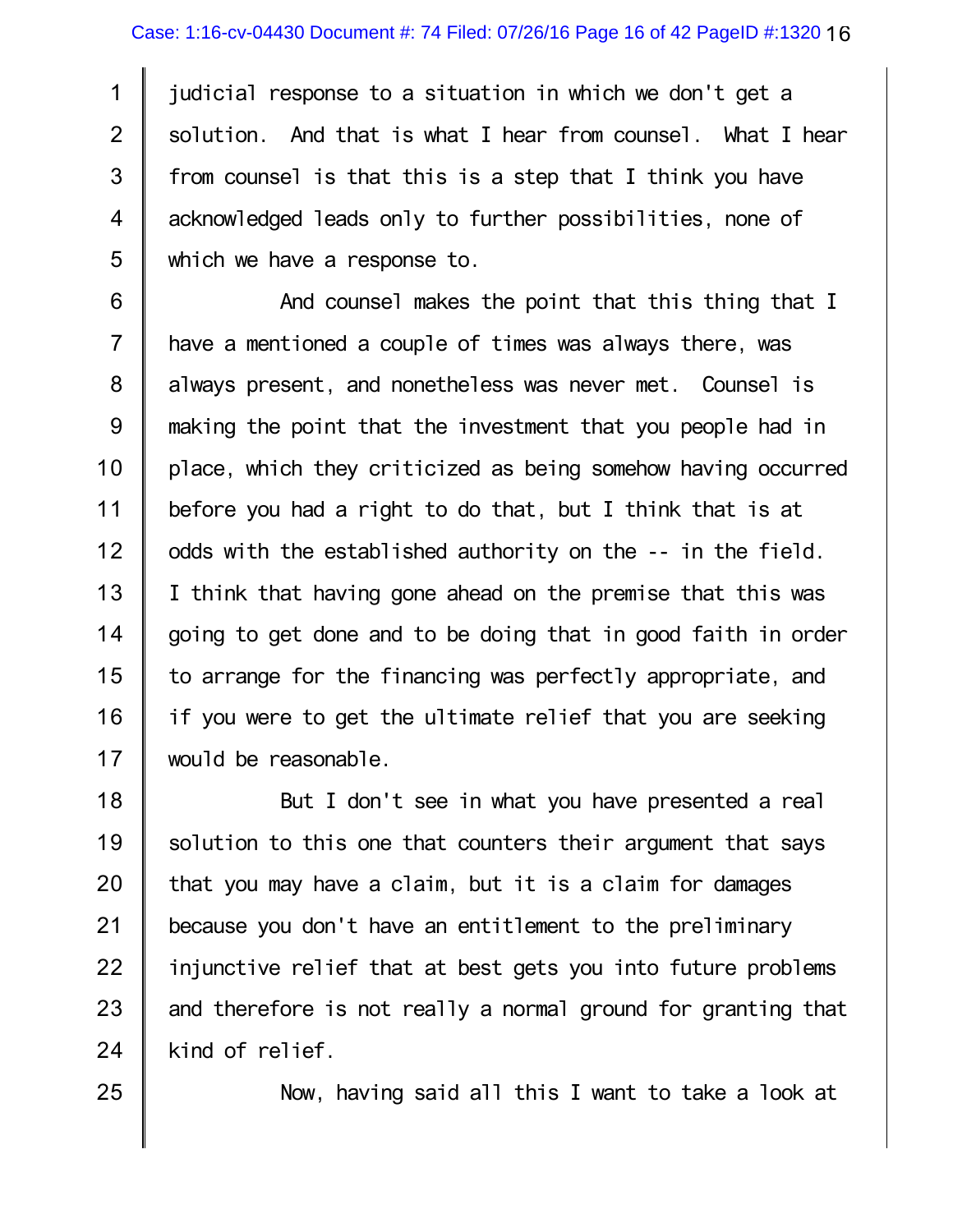## Case: 1:16-cv-04430 Document #: 74 Filed: 07/26/16 Page 17 of 42 PageID #:1321 17

| the -- at these documents that you referred me to earlier.    |
|---------------------------------------------------------------|
| And I am sure that since I have saved everything on this one  |
| I can do that and maybe I would like to resume at maybe -- in |
| the very early afternoon after I have had a chance to take a  |
| look at this one. But I will tell you if you are -- if both   |
| sides are available. It sounds to me as though plaintiff is   |
| on the side of an -- plaintiffs -- uphill climb in light of   |
| everything here, although equity would call for a different   |
| result. But I want to make sure of what the thing was in the  |
| way presented and see if that requires a further look.        |
| So how are you all situated in terms of say                   |
| resuming at maybe 1:15? Is that okay?                         |
| MR. McGRATH: We are -- defendants are fine, your              |
| Honor, 1:15.                                                  |
| MR. WARDENSKI: Your Honor, we are available. If I             |
| may make a few points in response.                            |
| THE COURT: Absolutely.                                        |
| And, by the way, if when I am tracking through I              |
| can't find $56-1$ or $56-2$ -- I doubt that that would be the |
| case because I have got the whole stack here that I will go   |
| through $-$ but if so, I would have my $-$ one of my clerks   |
| call to make sure we get a copy of that. Okay?                |
| MR. WARDENSKI: No problem.                                    |
| THE COURT: Go ahead with your comments.                       |
| MR. WARDENSKI: So, your Honor, plaintiffs' burden             |
|                                                               |

 $\mathbb{I}$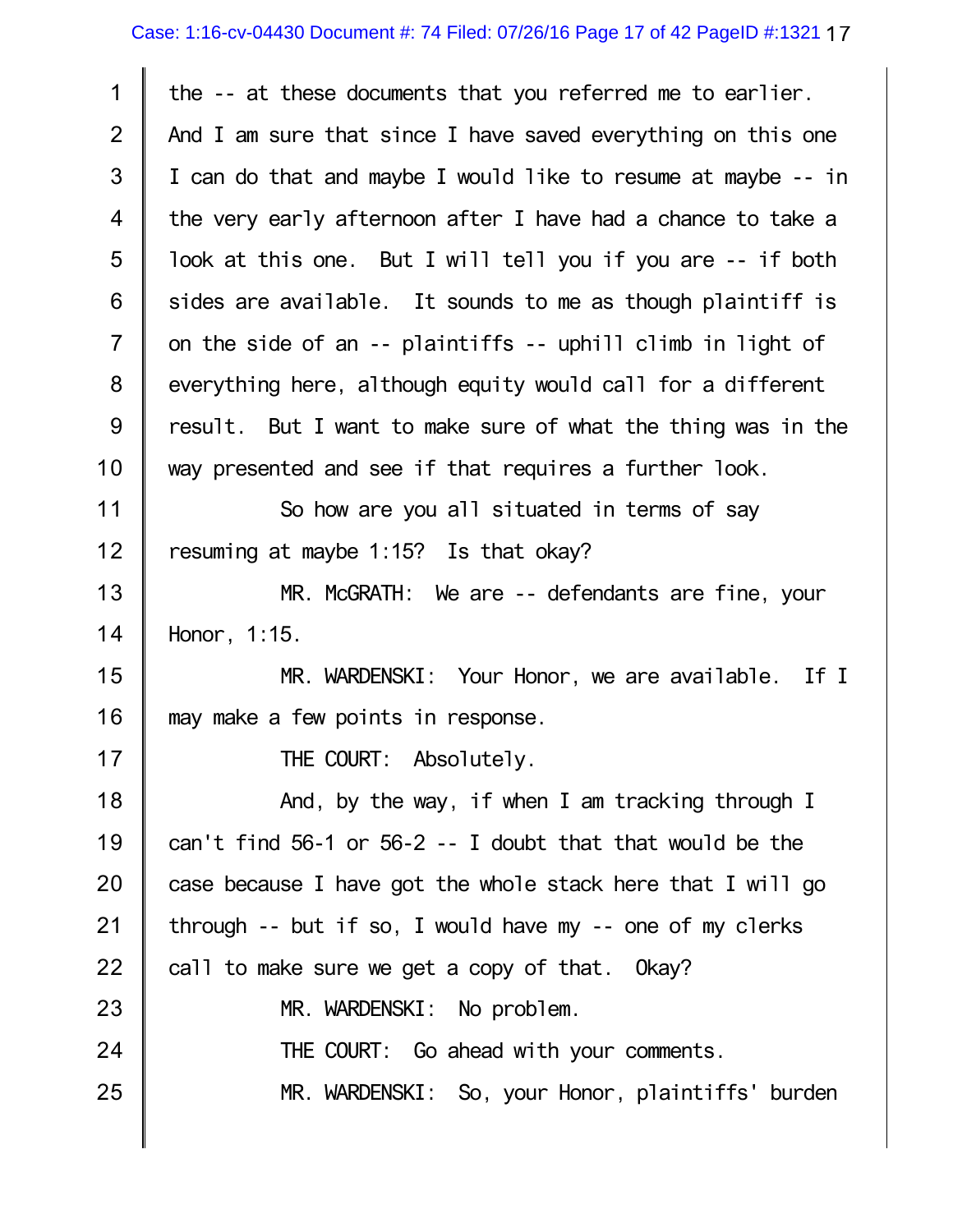1 2 3 4 5 at this point is to show that they have a likelihood of success on the merits of their Fair Housing Act claim. We think we have more than met that threshold and that the harm that will accrue to Buckeye will be the inability to build this project if it can't move forward very quickly.

6 7 8 9 10 11 12 13 What we are asking the Court to do is enjoin the Village from continuing to interfere with the vote to which Buckeye is entitled. That won't get us the whole way because, as your Honor has already mentioned, there are other steps that Buckeye needs to pursue prior to putting shovels in the ground. However, it cannot move forward with those steps, including seeking IDOT approval, until it has site plan approval from the Village.

14 15 16 17 18 Now, with regard to the IDOT issue I want to direct the Judge -- direct your Honor to Page 61 of the Legacy Code in either of its versions which deals with vehicle access requirements under the Code. And on that -- that provision does not make any reference to --

19 20 THE COURT: Is that a page reference or paragraph reference?

MR. WARDENSKI: It is a page reference.

22 23 24 THE COURT: All right. Wait just a minute. 61? MR. WARDENSKI: I believe it is 61. We are checking that.

21

25

THE COURT: All right. Go ahead.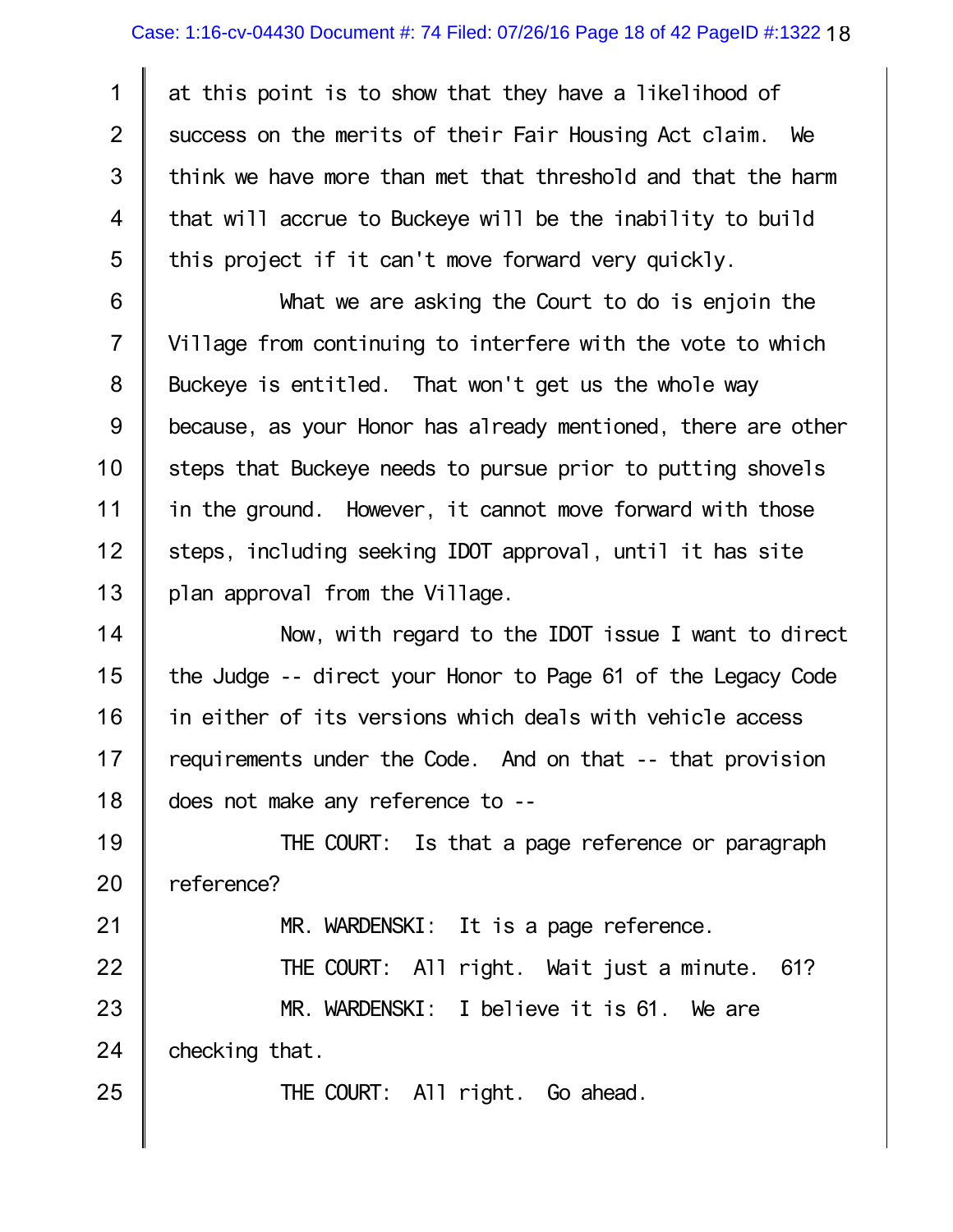1 2 3 4 5 6 7 8 MR. WARDENSKI: But that is a provision that applies to the entire Legacy Code area with regard to vehicle access and curb cuts. That provision makes no reference to external approvals. And the point that I want to emphasize is that the curb cuts as they exist in Buckeye's current site plan conform to the Legacy Code. Buckeye believe they also conform to Illinois State requirements, IDOT's requirements, and it will seek that approval.

9 10 11 12 13 14 15 However, there was no space between what the Village Planning Department approved with its final staff determination in early February and the site plan as it exists right now. Whether -- you know, we can quarrel with the wisdom of the Legacy Code in not making to reference to external approvals, but it makes no such reference. And what we are asking for is approval under the Legacy Code.

16 17 18 19 20 21 22 23 24 25 Whether that raises some issues with IDOT or in the permitting process later is a bridge that will have to be crossed. It has always been a factor in Buckeye's consideration in terms of timing. The ramp-up that I have previously discussed of one months to two months or -- to begin construction, that has always been factored into Buckeye's timing in terms of seeking the relief by the end of this summer in terms of getting an approval so that it can move forward with all of the rest of the work that it needs to do.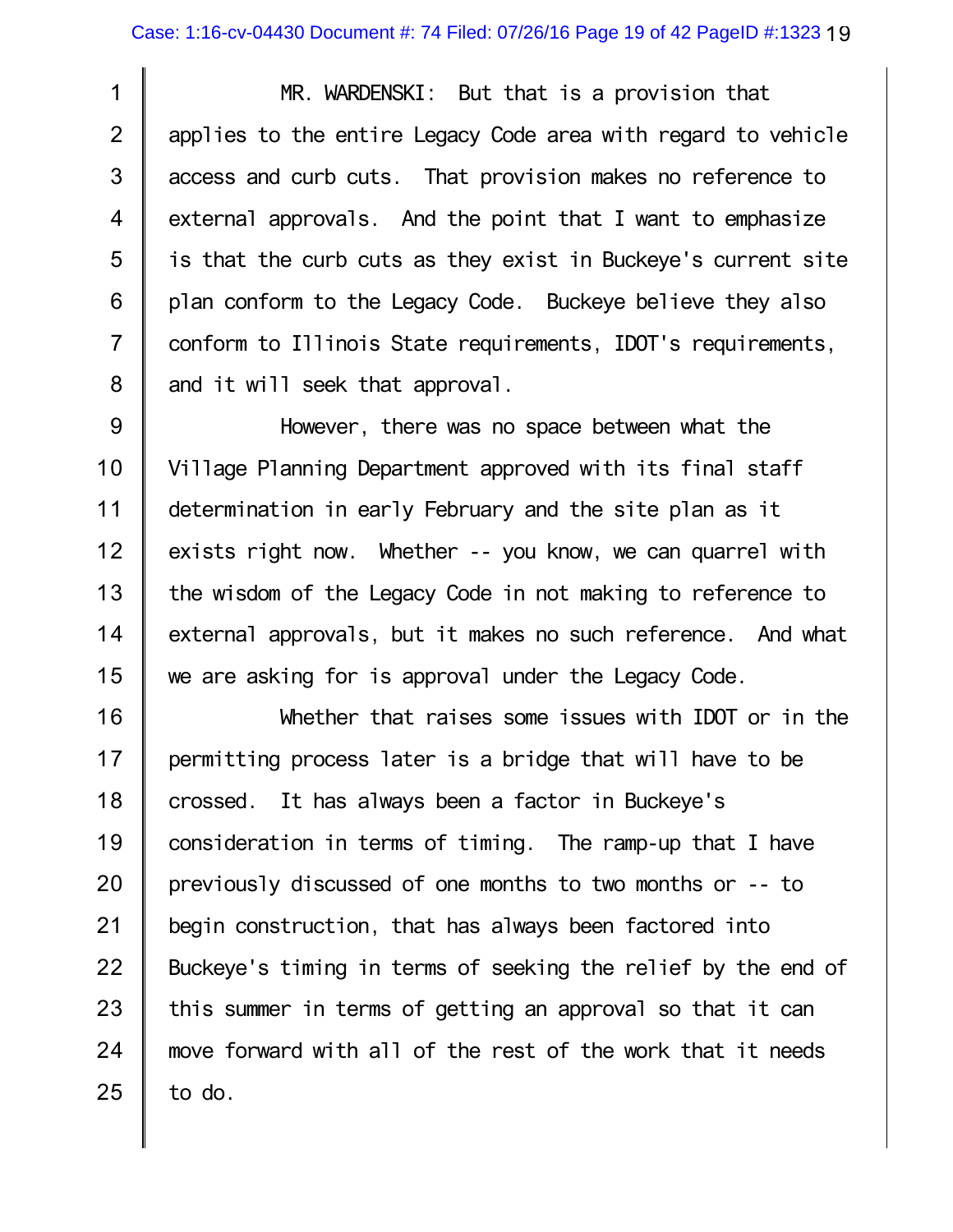1 2 3 4 5 6 7 8 The curb cut issue was not raised at all by IDOT until I believe at or even after the February 2nd Board of Trustees meeting where the community opposition really became an issue and the Village officials made statements endorsing that community suggestion. So Buckeye believed reasonably that it would be futile to go seek further approvals for this project before it had the site plan approval to which it is entitled under the Legacy Code.

9 10 11 12 THE COURT: So implicit in what you are saying is that the Court would somehow have to make a determination that it was at the stimulus of the Village that IDOT raised the issue or -- I am not sure just how you are framing that.

13 14 15 16 17 18 19 20 MR. WARDENSKI: No, your Honor, what I am saying is that -- that it was an issue that was -- that occurred during the normal course of the planning process. The Legacy Code site plan approval is separate and apart from any State approvals. And so whether or not Buckeye can obtain IDOT approval is irrelevant to whether it is entitled to site plan approval under the Legacy Code by the Legacy Code's own terms.

21 22 MR. McGRATH: If I can, a couple things, your Honor.

THE COURT: Wait.

23

24 25 MR. McGRATH: Oh, I think he has another -- I am sorry.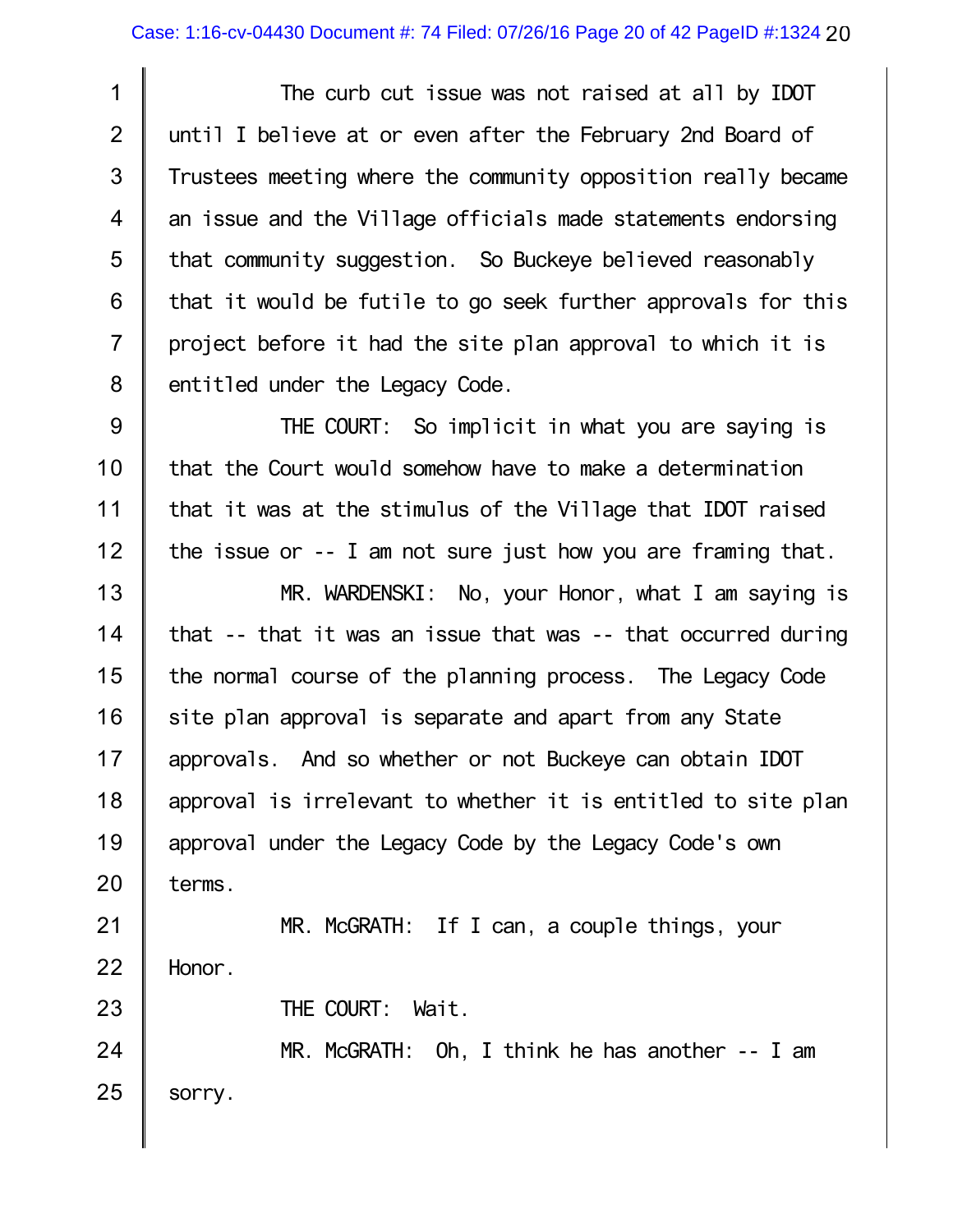| 1                        | MR. WARDENSKI: No, go ahead.                                  |
|--------------------------|---------------------------------------------------------------|
| $\overline{2}$           | THE COURT: Go ahead.                                          |
| 3                        | MR. McGRATH: I think there is two points to be                |
| $\overline{\mathcal{A}}$ | made there, your Honor. First going back to the issue with    |
| 5                        | regard to the type of relief they are seeking. The issue is,  |
| 6                        | your Honor, there is an ordinance in place right now. And in  |
| $\overline{7}$           | order for them to get the vote they are requesting, they are  |
| 8                        | asking that your Honor ignore the current ordinance and go    |
| 9                        | back to the interim ordinance. The only way your Honor can    |
| 10                       | $do that, though --$                                          |
| 11                       | THE COURT: Yes, and you know --                               |
| 12                       | MR. McGRATH: If I may, your Honor.                            |
| 13                       | THE COURT: You know -- wait just a minute. They               |
| 14                       | are -- you know, that is -- that poses a different problem    |
| 15                       | than one on which -- I think you are on sort of thin ice      |
| 16                       | because the -- again, I started out by reflecting the fact    |
| 17                       | that the -- at least the materials that were provided to me   |
| 18                       | did not, I think, justify the extraordinarily pejorative      |
| 19                       | characterization in which you have sought to portray that.    |
| 20                       | And so the -- you know, the idea that somehow the             |
| 21                       | Village can basically bootstrap itself by having engaged in   |
| 22                       | something that frustrated what may have gone before -- and    |
| 23                       | that is the one reason I want to look at these two documents  |
| 24                       | particularly. If in fact those things were presented fairly   |
| 25                       | to the Village authorities and the Village authorities signed |
|                          |                                                               |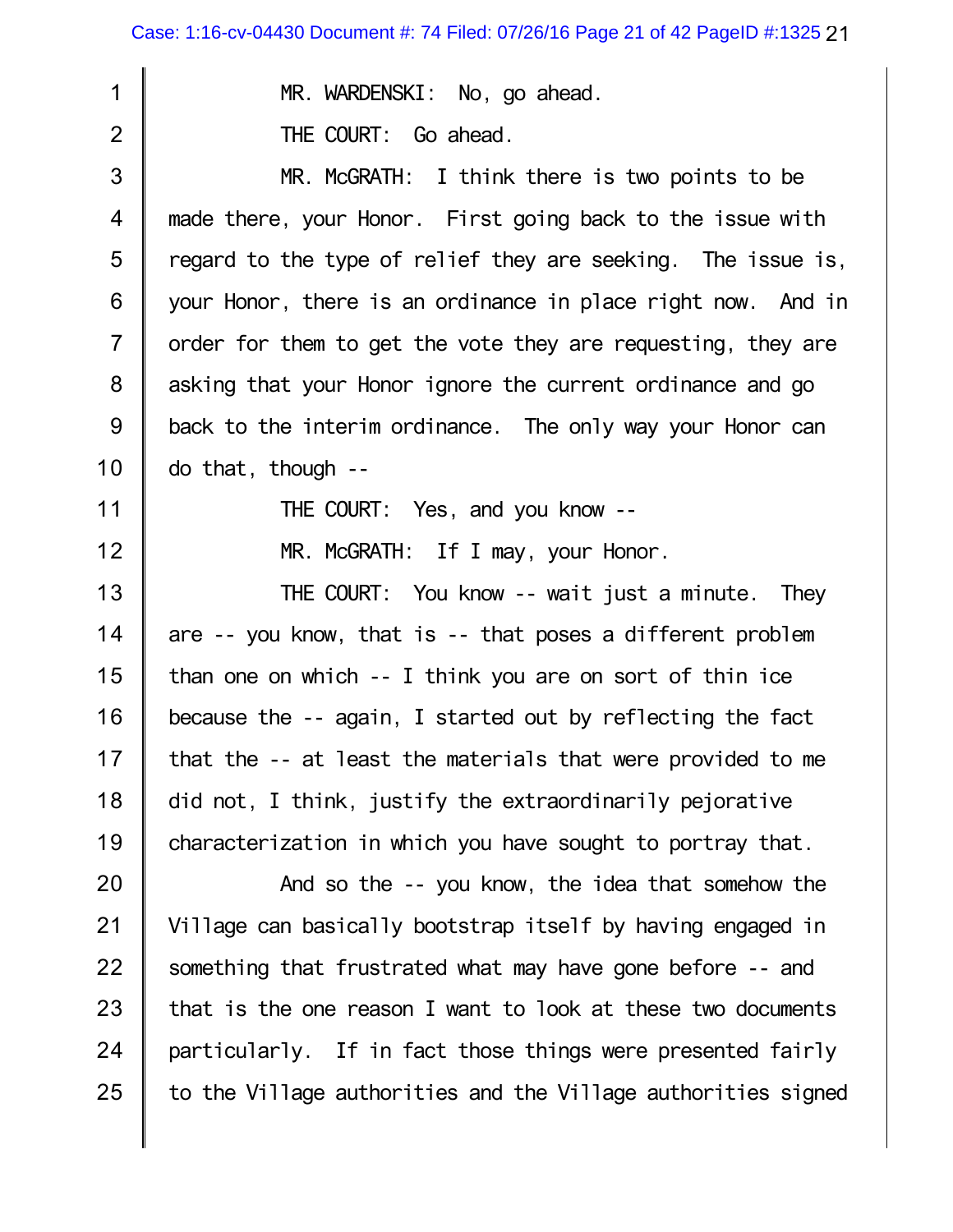1 2 3 4 5 6 off on them, and this at a time when Buckeye was engaged in activities that were in pursuit of what they were doing, that brings you into this group of cases that were submitted to me the first time around in which what you do is you -- is to look at the posture of matters at the time that the party seeking relief engaged in good-faith expenditures.

7 8 9 10 11 12 And so to resolve it somehow in terms that you have just been putting I think cuts in -- right into the question whether somehow Village authorities can in hindsight say, 'Oh, well, we really didn't realize that that was happening." And I don't know the answer to that. That is why I want to look at these two documents -- these two exhibits.

13 14 15 MR. McGRATH: Your Honor, again I am not sure how those documents are going to help you without looking at the evidence and testimony of everybody.

16

22

THE COURT: That is evidence.

17 18 19 20 21 MR. McGRATH: Well, further evidence of who was at -- your Honor, that is four pages of -- pieces of paper. You don't even know what was said to the Trustees, what was said between the parties. There has been no evidence at this point presented, your Honor.

Again, I understand your --

23 24 25 MR. WEITZEL: We haven't even answered the Complaint, your Honor. Like there -- this is not an evidentiary hearing, right? We -- if your Honor wants to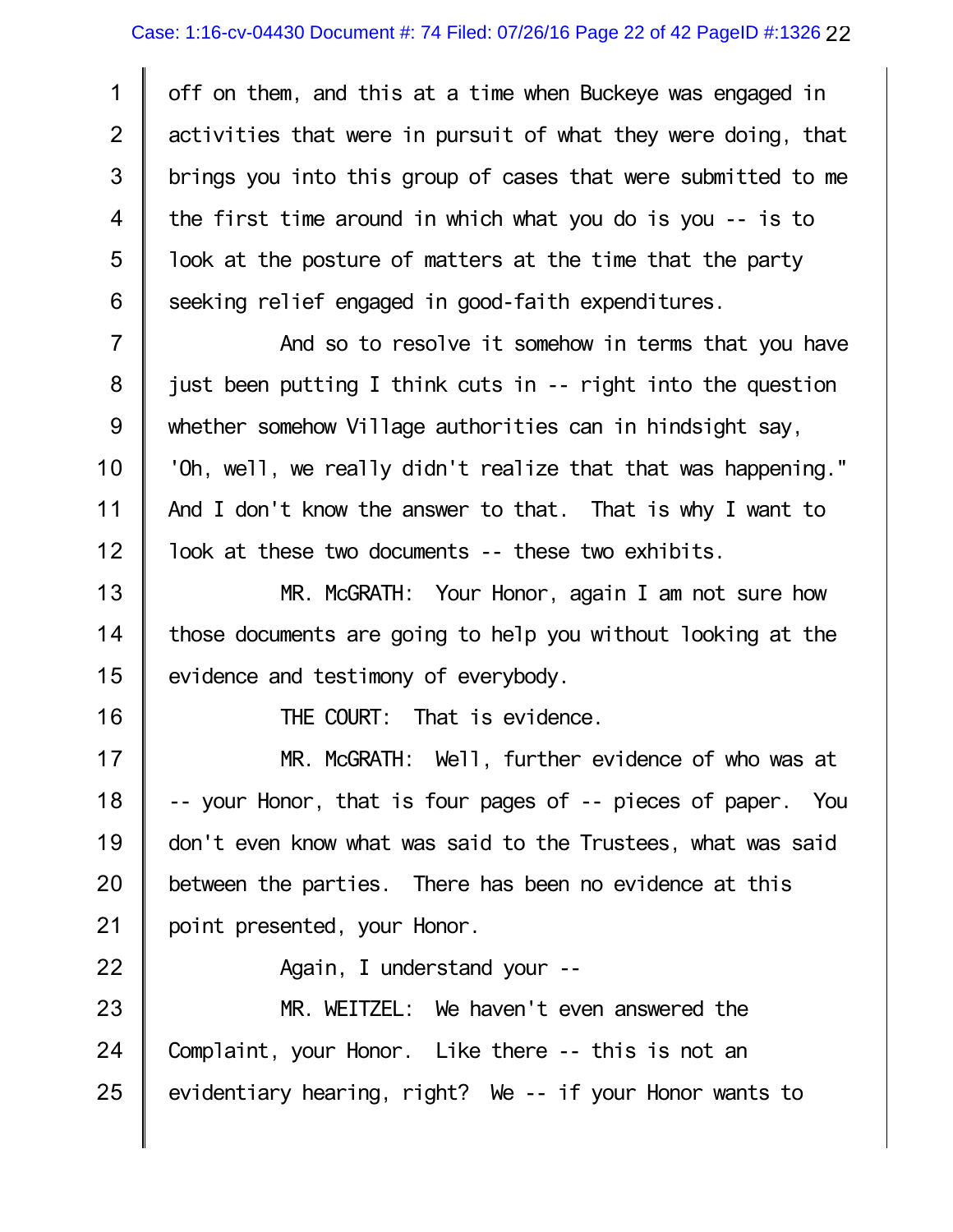Case: 1:16-cv-04430 Document #: 74 Filed: 07/26/16 Page 23 of 42 PageID #:1327 23

| 1              | have an evidentiary hearing, that is a preliminary injunction |
|----------------|---------------------------------------------------------------|
| $\overline{2}$ | at its earliest after discovery.                              |
| 3              | THE COURT: Yes, I know about the difference                   |
| 4              | between.                                                      |
| 5              | MR. WEITZEL: I know you do, Judge.                            |
| 6              | THE COURT: I don't --                                         |
| $\overline{7}$ | MR. WEITZEL: So --                                            |
| 8              | THE COURT: You know, I really don't need education            |
| 9              | on that. Let me try again.                                    |
| 10             | MR. WEITZEL: $We11$ , what I --                               |
| 11             | THE COURT: Wait just a minute. To say that you                |
| 12             | don't have evidence on something on which there may be        |
| 13             | documentary evidence in this -- in this form is really, I     |
| 14             | suggest, somewhat myopic. I have to look at that to see. I    |
| 15             | don't know that evidence that says, oh, I didn't read it, or  |
| 16             | I didn't understand it, or something like that, enters into   |
| 17             | that consideration at all.                                    |
| 18             | I want to see what it was that the Trustees had               |
| 19             | before them at the time that they voted back in October 2015. |
| 20             | That may be a preliminary to the ultimate determination. But  |
| 21             | for you to characterize that as saying, well, we are without  |
| 22             | evidence is --                                                |
| 23             | MR. McGRATH: I never said --                                  |
| 24             | THE COURT: $-$ really is, you know $-$                        |
| 25             | MR. McGRATH: I didn't say you were without                    |
|                |                                                               |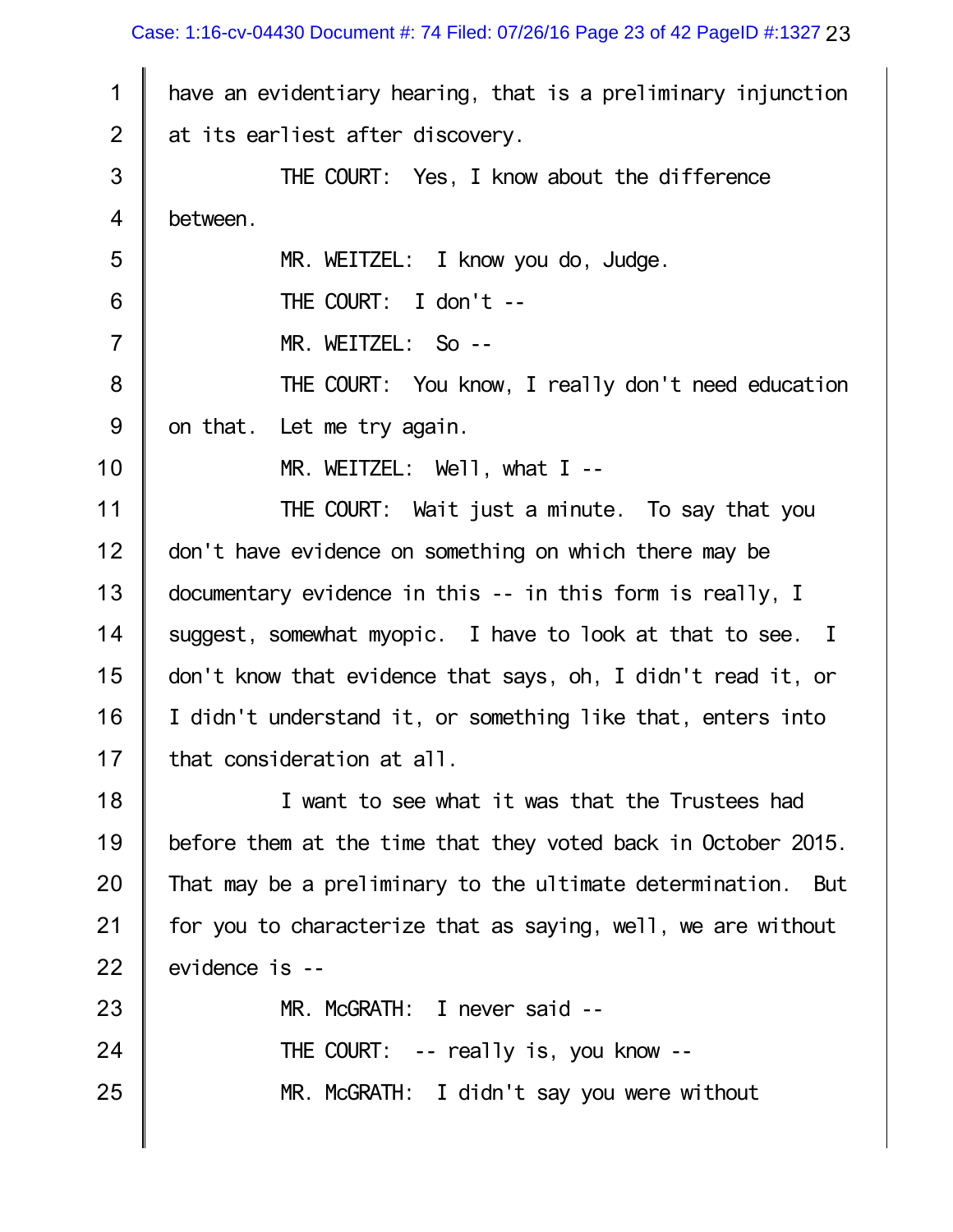evidence, your Honor.

2 3 4 5 6 7 THE COURT: We have -- we do have the parol evidence rule, you know, among other things that tell us - yes, that tell us how it is we evaluate evidence. And what you are saying is that I should not take a look at those things and see where that places us is I think over-simplistic.

8 9 10 So now you go ahead and tell me, is there some reason that it doesn't make sense for me to look at those before we resume?

11 12 13 14 MR. WEITZEL: The point I do want to make, your Honor, is basically what you have been talking about the last few minutes is really looking at this issue from a vested rights perspective.

15

1

THE COURT: From a what?

16 17 18 19 20 MR. WEITZEL: Vested rights perspective. You were talking just two minutes ago about, you know, how much money they spent and actions they took in reliance on something. That is a vested rights issue. That is a mandamus issue, Judge.

21 22 23 24 25 THE COURT: No, it is not. MR. WEITZEL: Yes, it is. THE COURT: No, it is not. MR. WEITZEL: It absolutely is. THE COURT: Don't tell me what it is in that sense.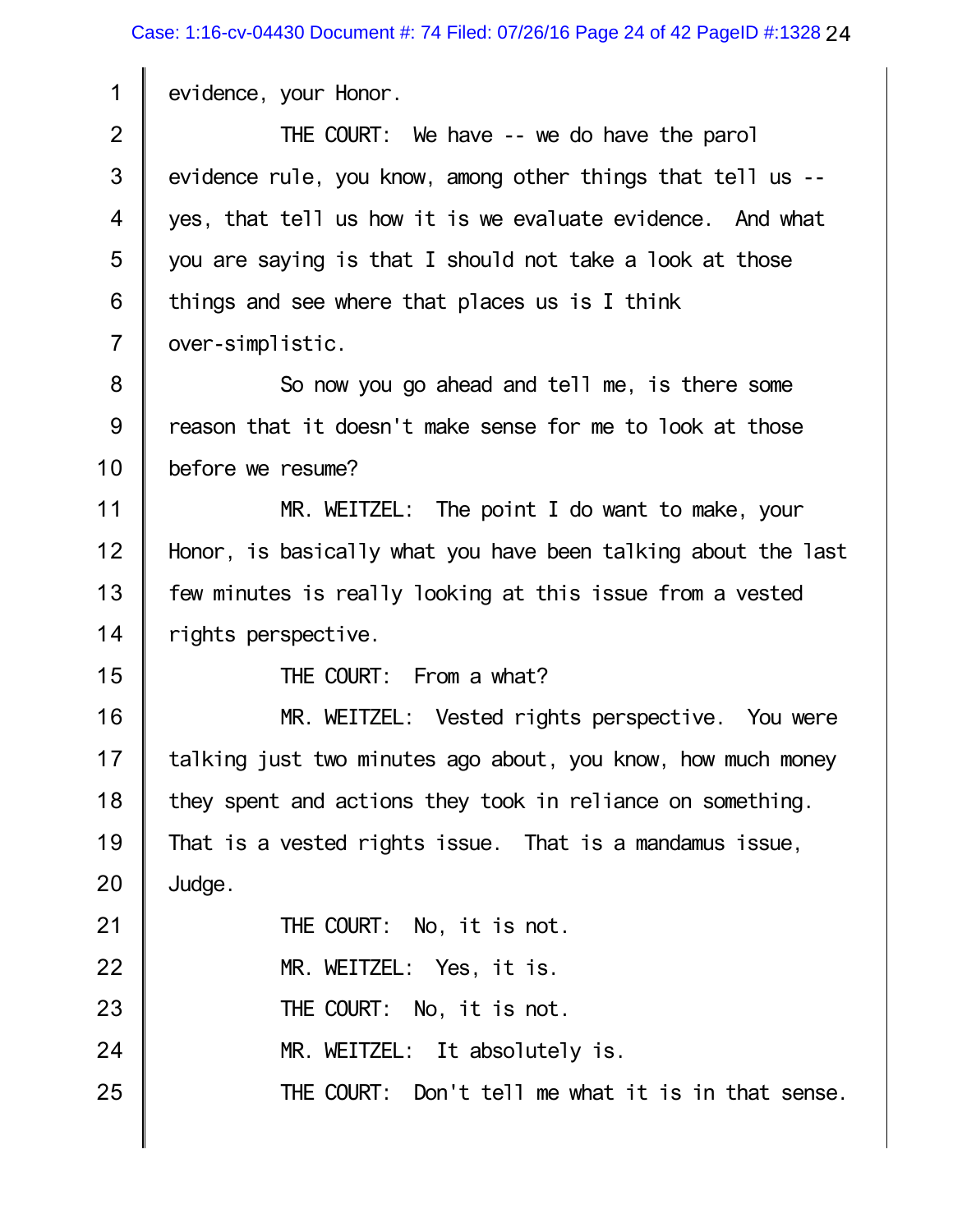1 2 3 4 5 6 7 8 9 10 11 12 13 14 15 16 17 18 19 20 21 22 23 24 Case: 1:16-cv-04430 Document #: 74 Filed: 07/26/16 Page 25 of 42 PageID #:1329 25 It is not a mandamus issue. The -- MR. WEITZEL: It has no relevance to the FHA, your Honor. It doesn't. MR. McGRATH: At the end of the day, your Honor, we believe you have -- they have to show an FHA violation in order for your Honor to order the Village to act under the old ordinance in order to let them build a building. I think that is where we are at right now. MR. WEITZEL: And those issues are very separate from the vested rights mandamus issue. THE COURT: Thank you. MR. WARDENSKI: Again, your Honor, we only need at this stage to show a likelihood of success on the merits, and we believe we have done that with the evidence before the Court. I would like to make two other points. THE COURT: Yes. MR. WARDENSKI: The January 21st, 2016 Plan Commission minutes, which I believe are in the record -- and we will get you an exhibit citation immediately after the hearing -- acknowledges that the IDOT issue is separate from Buckeye's ability to obtain approval under the Legacy Code. So that it is a separate consideration. And we will point your Honor in that -- to the appropriate exhibit after the

25

hearing.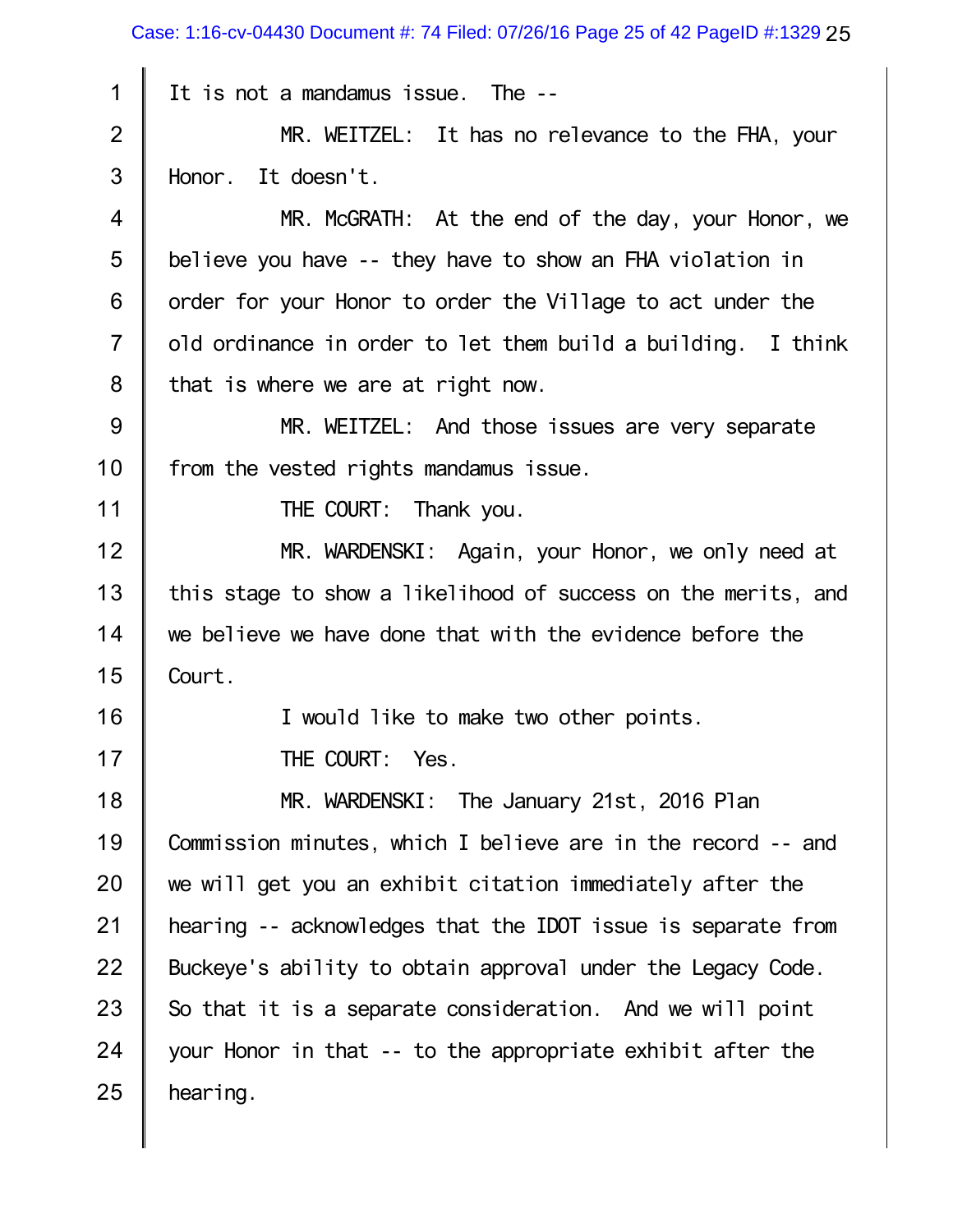26 Case: 1:16-cv-04430 Document #: 74 Filed: 07/26/16 Page 26 of 42 PageID #:1330

| 1              | I also just want to direct the Court to Promatek              |
|----------------|---------------------------------------------------------------|
| $\overline{2}$ | Industries versus Equitrac Corporation.                       |
| 3              | THE COURT: Wait, wait, wait. What?                            |
| $\overline{4}$ | MR. WARDENSKI: Promatek Industries versus Equitrac            |
| 5              | Corporation, 300 F.3d 808 --                                  |
| 6              | THE COURT: Wait just a minute.                                |
| $\overline{7}$ | MR. WARDENSKI: Yep.                                           |
| 8              | THE COURT: Yes?                                               |
| $9\,$          | MR. WARDENSKI: -- which is a 7th Circuit case in              |
| 10             | That case held an evidentiary hearing for a --<br>2002.       |
| 11             | THE COURT: I will read it, but tell me, yeah.                 |
| 12             | What?                                                         |
| 13             | MR. WARDENSKI: It held that an evidentiary hearing            |
| 14             | for a preliminary injunction was not necessary unless the     |
| 15             | nonmoving party raises genuine issues of material fact, and   |
| 16             | that party must demonstrate that it has and attempts to       |
| 17             | introduce evidence that if believed will so weaken the moving |
| 18             | party's case as to affect a judge's decision on whether to    |
| 19             | issue the injunction.                                         |
| 20             | We think because the October amendments were passed           |
| 21             | under proper notice and approval procedures that there is no  |
| 22             | material issue of fact with regard to what happened before    |
| 23             | October. And defendants have raised nothing in their          |
| 24             | response to our motion for preliminary injunction challenging |
| 25             | our sequence of events after October 5th. We -- so we think   |
|                |                                                               |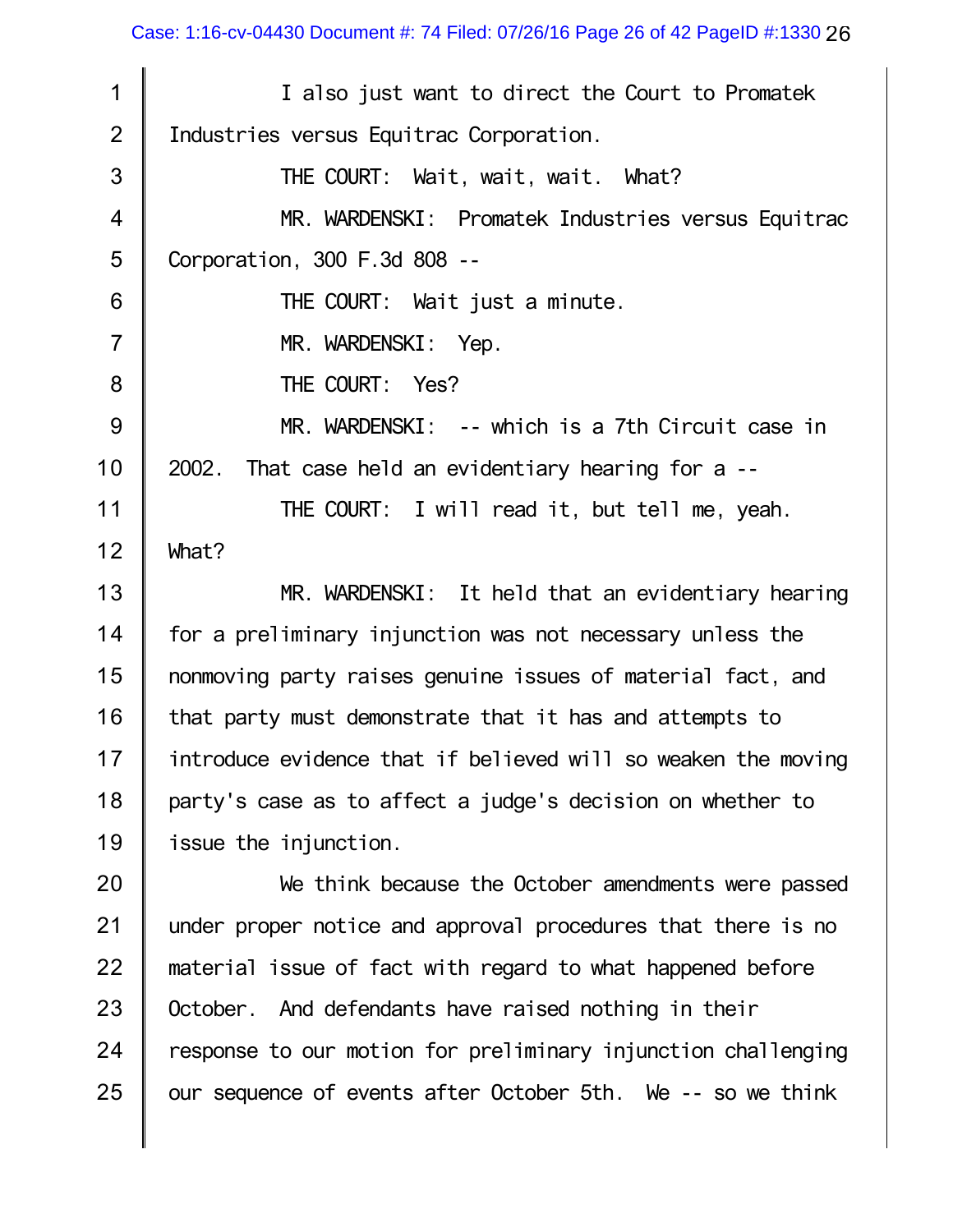1 2 3 4 5 6 7 8 9 10 11 12 13 14 15 16 17 18 19 that the -- whether you call it a TRO or a PI in this case, that an evidentiary hearing is not absolutely required, although the Court may certainly call for one if there is a genuine issue of -- dispute over some material fact. THE COURT: I will look at the case. Okay? MR. SCHLACTUS: Your Honor, might I just -- one other point that the Court raised earlier? THE COURT: Yes. MR. SCHLACTUS: You asked whether if the Court grants the preliminary relief, the project become a fait accompli essentially outpacing the litigation such that what we can prove in the litigation becomes, I guess, irrelevant to whether the project is built. And I would submit that the answer is no for at least a couple reasons. First, as defense counsel indicated earlier, the vote might be no, right, in which case nothing goes forward. That is actually what they said will happen, although they gave both answers in their brief. Perhaps more fundamentally even if the answer is

20 21 22 23 24 25 yes, there is -- this is an extended project, as we have discussed several times. The litigation can proceed on - there is -- on a fast track basis potentially. Defense counsel raised that earlier. And I think we could potentially get to a fully litigated result well before the project is essentially baked in.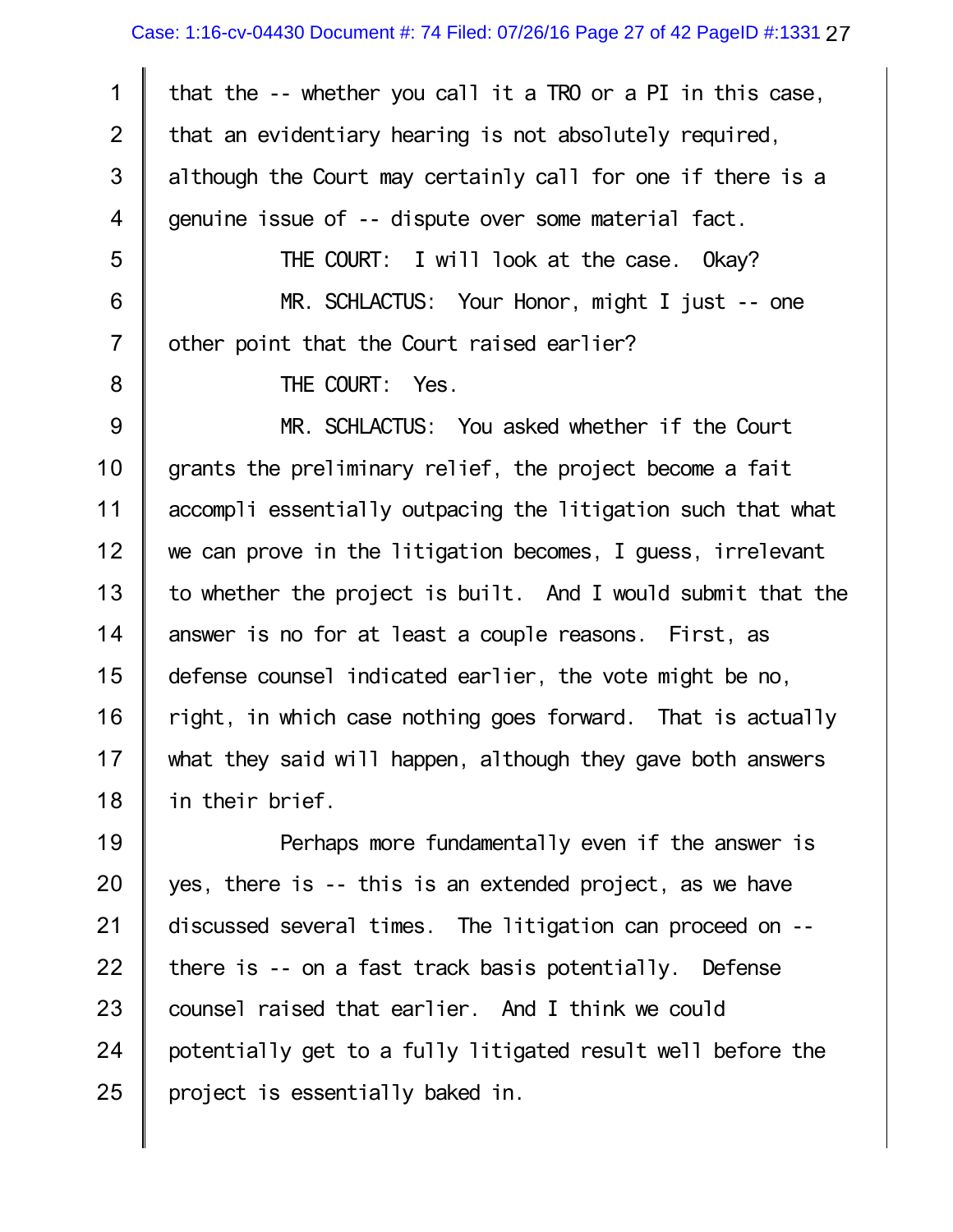28 Case: 1:16-cv-04430 Document #: 74 Filed: 07/26/16 Page 28 of 42 PageID #:1332

1 2 3 4 5 6 7 8 9 10 11 12 13 14 15 16 17 18 19 20 21 22 23 24 MR. McGRATH: I find that hard to believe because we sat here three weeks ago, four weeks ago, offering this same possibility. We were told under no circumstances. By the end of August we had to be breaking ground and undergoing this construction. So -- THE COURT: Well, I -- MR. McGRATH: -- I think it is difficult for them now to come back and say otherwise. MR. SCHLACTUS: Wait. MR. McGRATH: So again I just -- they don't even own the land at this point in time, your Honor, and they have been waiting on it. So again I am not sure how that is even possible given their prior affidavits and statements to the Court. MR. SCHLACTUS: To be clear I am not saying anything different from what we have said. But the time period we have set out is based on we have to be able to get moving from the starting line, right, and that is what we are hoping to be able to do now. THE COURT: Regrettably the commodity that is in the shortest supply in the federal judicial system is typically the judge's time. And what all of that discussion tends to disregard is something that I have mentioned before, and that is I have a couple of upcoming trials that I can't

25 budge. And, moreover, I have still another two matters that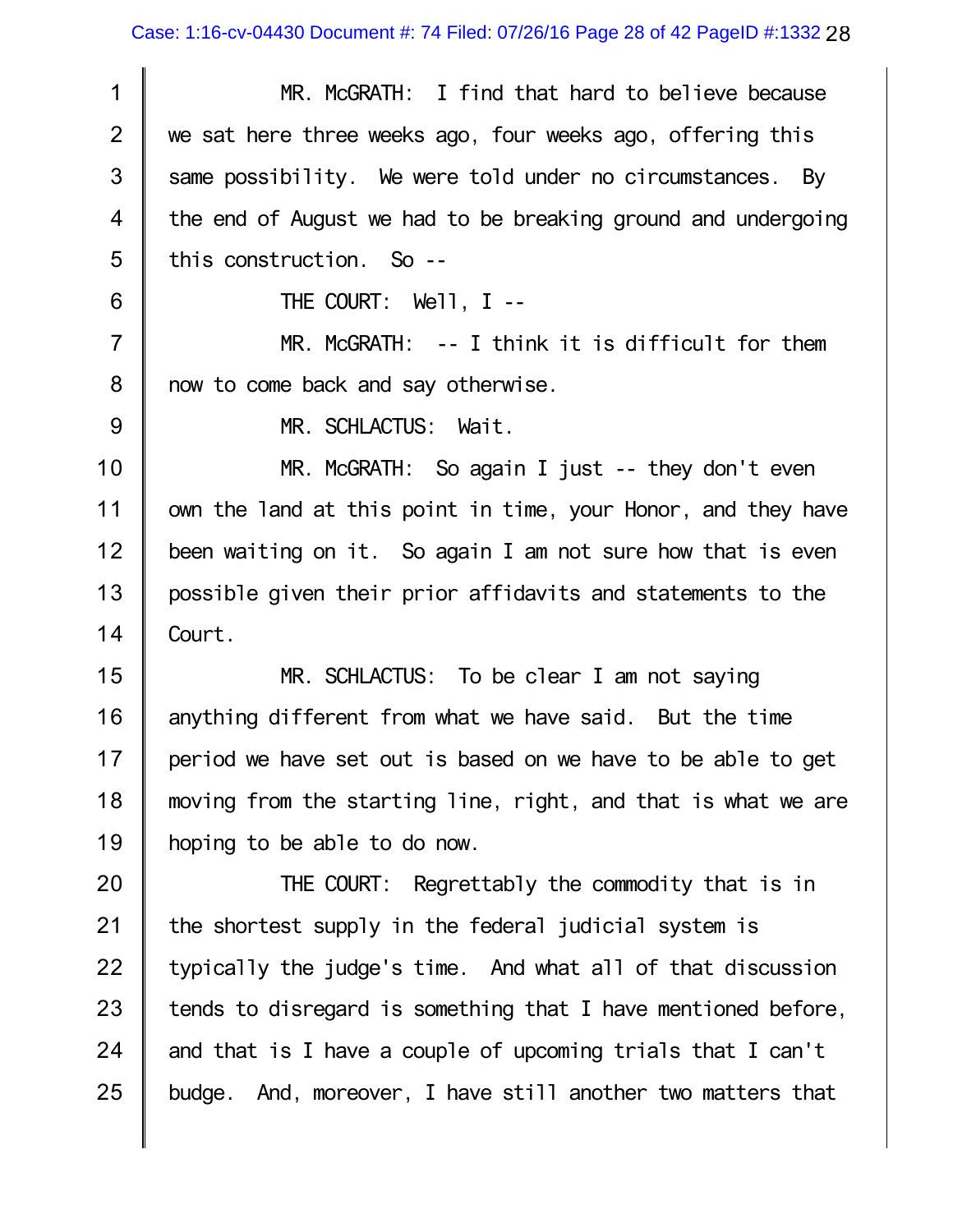| 1              | pose TRO situations that I am in the process of addressing   |
|----------------|--------------------------------------------------------------|
| $\overline{2}$ | now. So that the idea that we can come to a quick            |
| $\mathfrak{S}$ | opportunity, for example, to conduct the kind of evidentiary |
| 4              | hearing that counsel has talked about is, frankly,           |
| 5              | unrealistic. Not much I can do about that, I regret to say   |
| 6              | because, you know, I hate to have justice in any respect     |
| $\overline{7}$ | frustrated by problems of -- problems of the fact that the   |
| $8\phantom{1}$ | days are only 24-hour days.                                  |
| $9\,$          | And $I$ -- that is my problem I guess. And I am              |
| 10             | sorry that it may become your problem.                       |
| 11             | But in any event I will see you, if I may, just --           |
| 12             | let's say 1:15.                                              |
| 13             | MR. McGRATH: Very good, your Honor.                          |
| 14             | THE COURT: Okay?                                             |
| 15             | MR. WARDENSKI: Yes, your Honor. Thank you.                   |
| 16             | THE COURT: If you have something else that you               |
| 17             | want to bring to my attention, just call it into chambers,   |
| 18             | MR. SCHLACTUS: Your Honor, just to be clear, I was           |
| 19             | just suggesting that whatever might happen in the next       |
| 20             | several months would not be undoable. That is all I was      |
| 21             | intending to suggest. The litigation would be made entirely  |
| 22             | relevant to the ultimate injunctive relief.                  |
| 23             | THE COURT: Okay. Thank you.                                  |
| 24             | MR. SCHLACTUS: Thank you, your Honor.                        |
| 25             | (Proceedings recessed at 10:15 o'clock a.m.)                 |
|                |                                                              |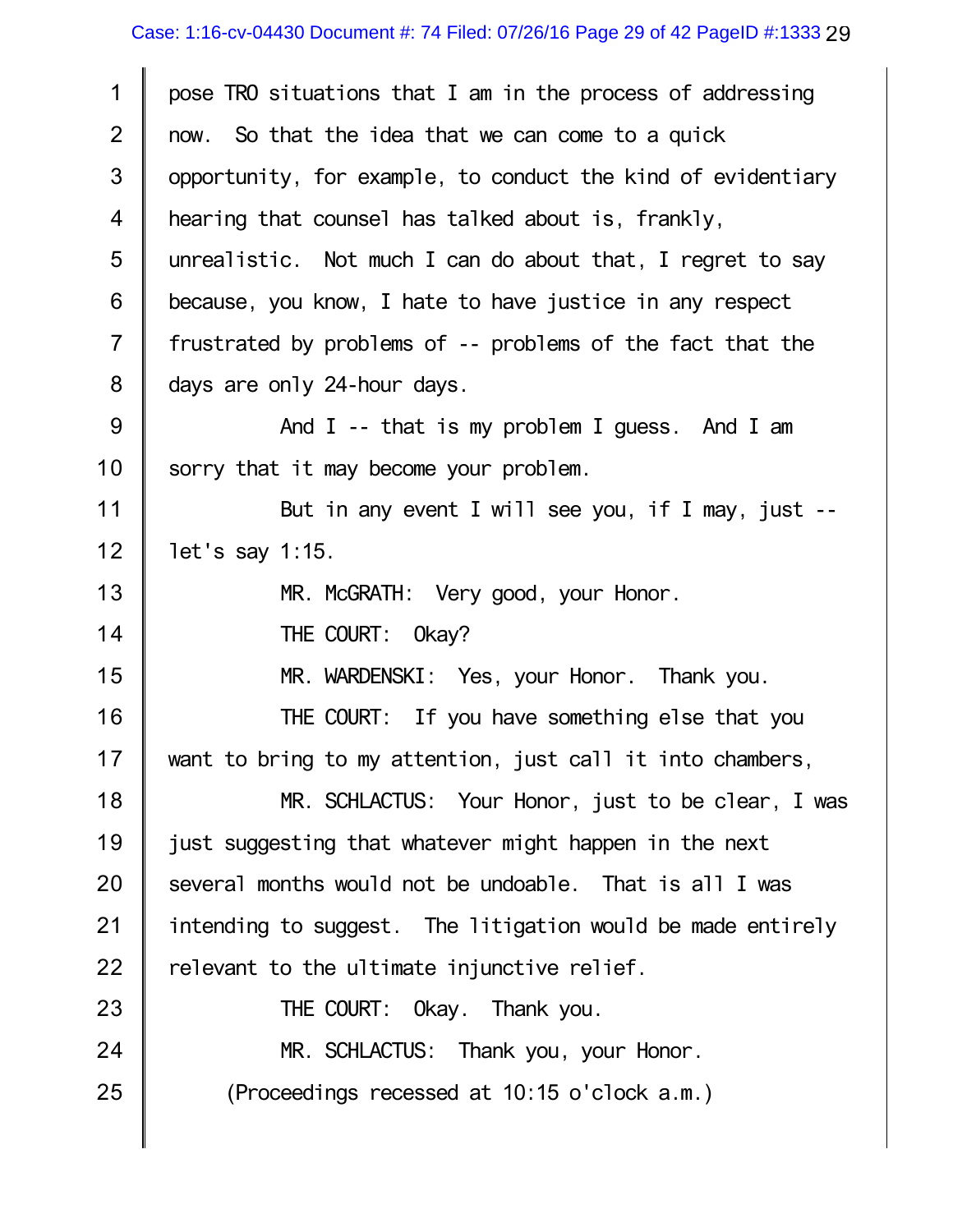| 1<br>$\overline{2}$ | IN THE UNITED STATES DISTRICT COURT.<br>FOR THE NORTHERN DISTRICT OF ILLINOIS<br><b>EASTERN DIVISION</b> |  |
|---------------------|----------------------------------------------------------------------------------------------------------|--|
| 3                   | BUCKEYE COMMUNITY HOPE<br>No. 16 C 4430                                                                  |  |
| 4                   | FOUNDATION, et al.,<br>Chicago, Illinois                                                                 |  |
| 5                   | July 25, 2016<br>Plaintiffs,<br>$1:15$ o'clock $P.m.$                                                    |  |
| 6                   | $-VS -$                                                                                                  |  |
| $\overline{7}$      | VILLAGE OF TINLEY PARK, et<br>a1.,                                                                       |  |
| 8                   | Defendants.                                                                                              |  |
| 9                   |                                                                                                          |  |
| 10                  | TRANSCRIPT OF PROCEEDINGS - MOTION<br>BEFORE THE HONORABLE MILTON I. SHADUR                              |  |
| 11                  | <b>APPEARANCES:</b>                                                                                      |  |
| 12                  | RELMAN DANE & COLFAX PLLC<br>For the Plaintiffs:                                                         |  |
| 13                  | MR. JOSEPH J. WARDENSKI<br>BY:<br>MR. GLENN SCHLACTUS                                                    |  |
| 14                  | and<br>SARGENT SHRIVER NATIONAL CENTER                                                                   |  |
| 15                  | ON POVERTY LAW<br>BY: MS. KATHERINE E. WALZ                                                              |  |
| 16                  | and<br><b>HOLLAND &amp; KNIGHT</b><br>BY: MR. CHRISTOPHER J. MURDOCH                                     |  |
| 17                  | For the Defendants:                                                                                      |  |
| 18                  | KOZACKY WEITZEL McGRATH, P.C.<br>MR. ALASTAR S. McGRATH<br>BY:<br>MR. JEROME R. WEITZEL                  |  |
| 19                  | and<br>QUERREY & HARROW, LTD.                                                                            |  |
| 20                  | MR. BRANDON K. LEMLEY<br>BY:<br>MR. PAUL A. RETTBERG                                                     |  |
| 21                  |                                                                                                          |  |
| 22                  |                                                                                                          |  |
| 23                  | Court Reporter:<br>ROSEMARY SCARPELLI<br>219 South Dearborn Street                                       |  |
| 24                  | Room 2304A                                                                                               |  |
| 25                  | Chicago, Illinois 60604<br>$(312)$ 435-5815                                                              |  |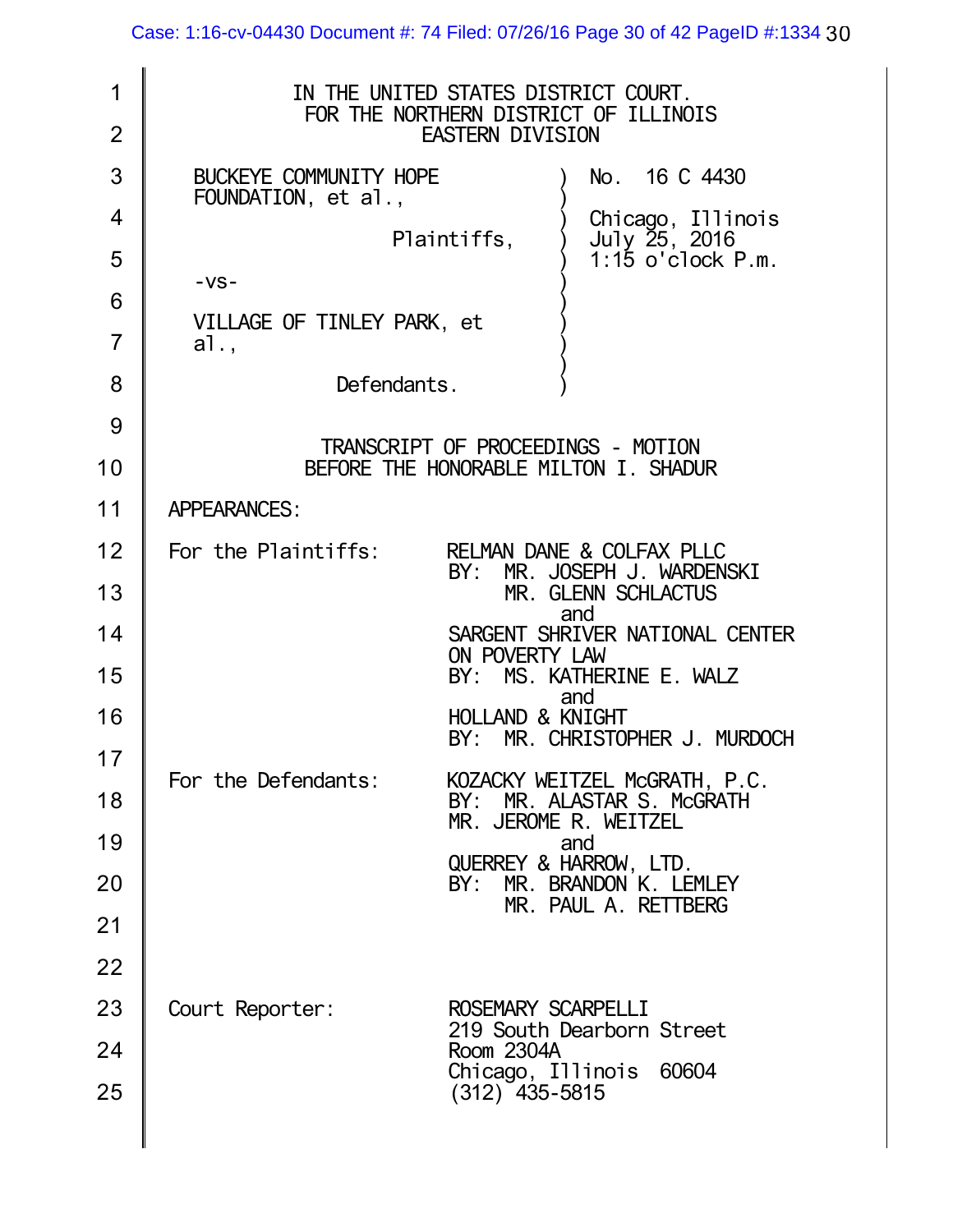Case: 1:16-cv-04430 Document #: 74 Filed: 07/26/16 Page 31 of 42 PageID #:1335 31

| 1              | THE CLERK: 16 C 4430, Buckeye.                                |
|----------------|---------------------------------------------------------------|
| $\overline{2}$ | THE COURT: Counsel, you can keep your places. You             |
| 3              | can just announce yourselves for the record so that Rosemary  |
| $\overline{4}$ | gets it.                                                      |
| 5              | So call the case, and then we will hear from                  |
| 6              | counsel.                                                      |
| $\overline{7}$ | THE CLERK: Okay. 16 C 4430, Buckeye Community                 |
| 8              | Hope Foundation versus Village of Tinley Park.                |
| 9              | MR. WARDENSKI: Joseph Wardenski for plaintiffs.               |
| 10             | MR. SCHLACTUS: Glenn Schlactus for plaintiffs.                |
| 11             | MS. WALZ: Katherine Walz for plaintiff.                       |
| 12             | MR. MURDOCH:<br>Chris Murdoch for plaintiffs.                 |
| 13             | MR. WEITZEL: Jerome Weitzel for defendants.                   |
| 14             | MR. McGRATH: Alastar McGrath for defendants.                  |
| 15             | MR. LEMLEY:<br>Brandon Lemley for defendants.                 |
| 16             | MR. RETTBERG: Paul Rettberg for defendants.                   |
| 17             | THE COURT: Well, a lot of you around. And I                   |
| 18             | suppose that I can always claim like -- who was it, Lochinvar |
| 19             | who said, "My strength is as the strength of ten because my   |
| 20             | heart is pure," but I won't do that.                          |
| 21             | Well, counsel, I went back to the documents that I            |
| 22             | had read initially when I was focusing, as you know, in the   |
| 23             | first instance primarily on Buckeye's effort to get relief in |
| 24             | mandamus. That was a potential remedy that, as you know,      |
| 25             | after I had to look at the case law dealing with the          |
|                |                                                               |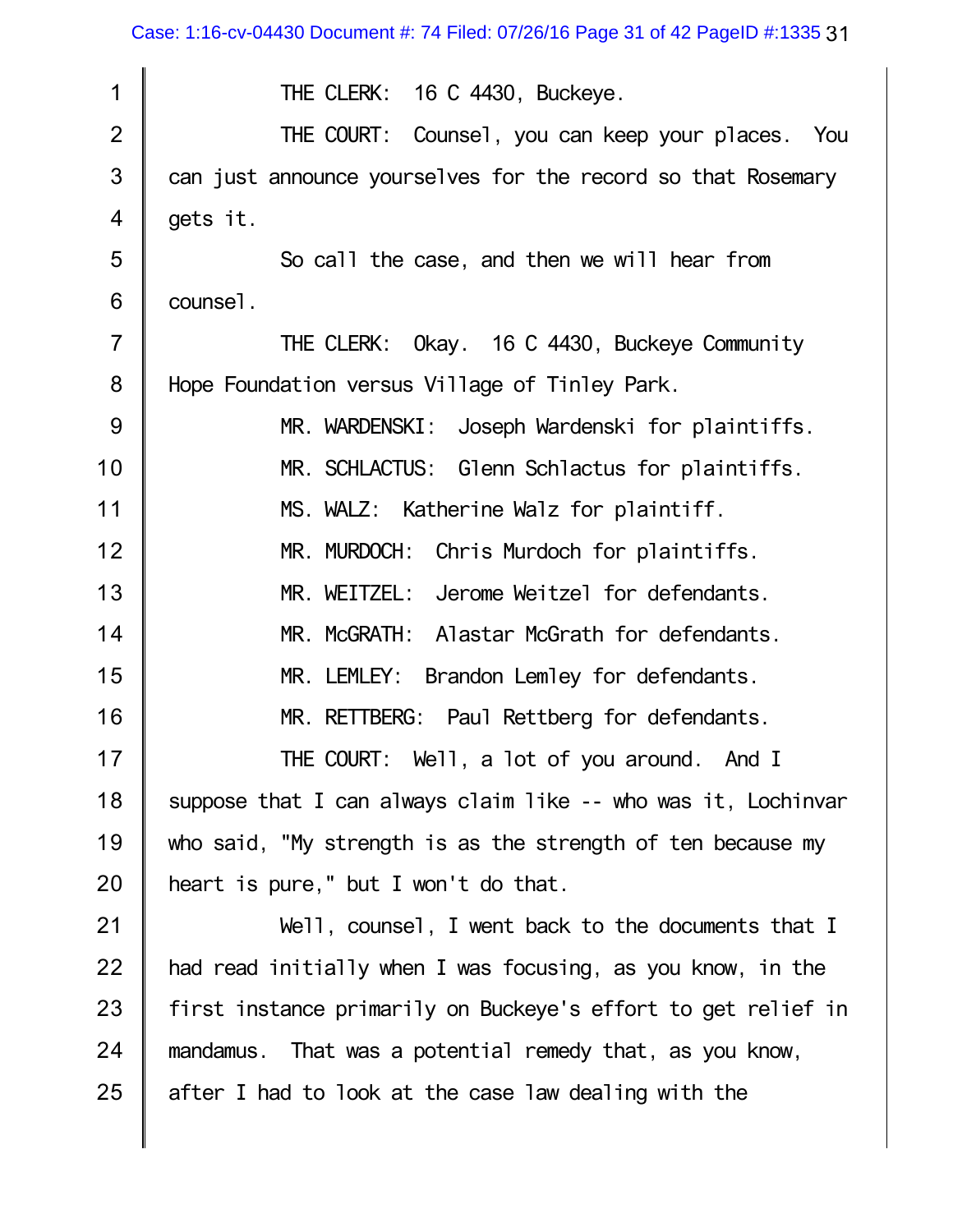1

2

3

4

5

6

7

potential federal enforcement of what was essentially a state cause of action, I rejected that position.

But now having done so, that is, having gone back to the documents, I am, I am sorry to say, quite appalled by the position advanced in defense counsels' current submission as the response to the motion that is sought to be placed to the effort at obtaining a TRO.

8 9 10 11 12 13 14 Let me -- let me explain why I say that. Having reviewed once again the Legacy Code for purposes of what is now before me, I find the arguments advanced by defense counsel regrettably misleading. You know, the idea of saying over here on Page 2 that "Once discovered the Village quickly moved to return the Legacy Code to its original form" is really extraordinarily troubling. "Once discovered"?

15 16 17 18 19 20 21 22 Instead I looked at Docket No. 56-2 which I have got here. Here it is. And that of course is the Plan Commission staff report of September 3rd, 2015, just a month before the October 6th determination that dealt with that by the Village Board. And repeatedly -- repeatedly that refers -- and not only refers but highlights it in red and in emphasis to the deletion of "street-level commercial required" with "street-level commercial permitted."

23 24 25 And if that were not enough of itself -- and it occurs in several places -- to bring the charge of - directly to the attention of the Village President and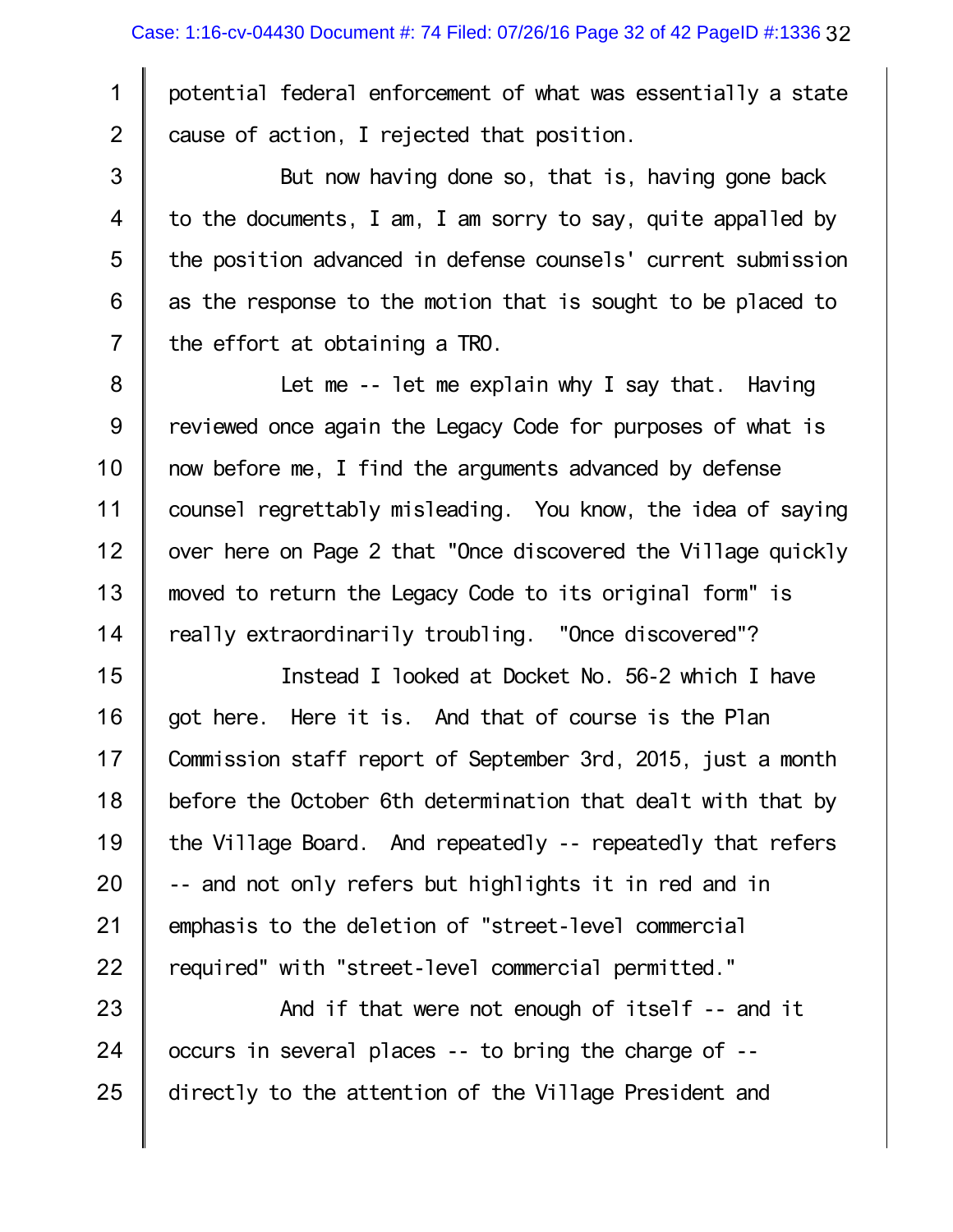1 2 3 4 5 6 7 8 9 10 11 12 13 14 15 16 17 18 19 20 21 22 23 24 25 Village Board members, I turn to Page 3 of that document which is headed in boldface, all caps, STREET-LEVEL COMMERCIAL REQUIRED. And it says there, "Village Planning staff recommends amending the Code within the downtown core district and the neighborhood flex districts to soften the language regarding street-level commercial required to street-level commercial permitted." "Permitted" is in red. "You can see in the illustration to the left and below the diagrams of those districts have a requirement that specifies that street-level commercial is required in these areas. However, the Code does not specify how much street-level commercial is required or how little could be provided. Additionally, we believe that the requirement unfairly burdens properties within these districts with a requirement that may make a single-use residential development difficult. Using a 'framer's argument' staff cannot remember wanting to be so strict with requiring street-level commercial but only saying that some type of commercial use would be appropriate or allowed at the street level. Staff notes that when we were establishing the neighborhood flex district we wanted to be flexible about allowing practically any type of use in this district as long as the required building functionality and setbacks, private frontage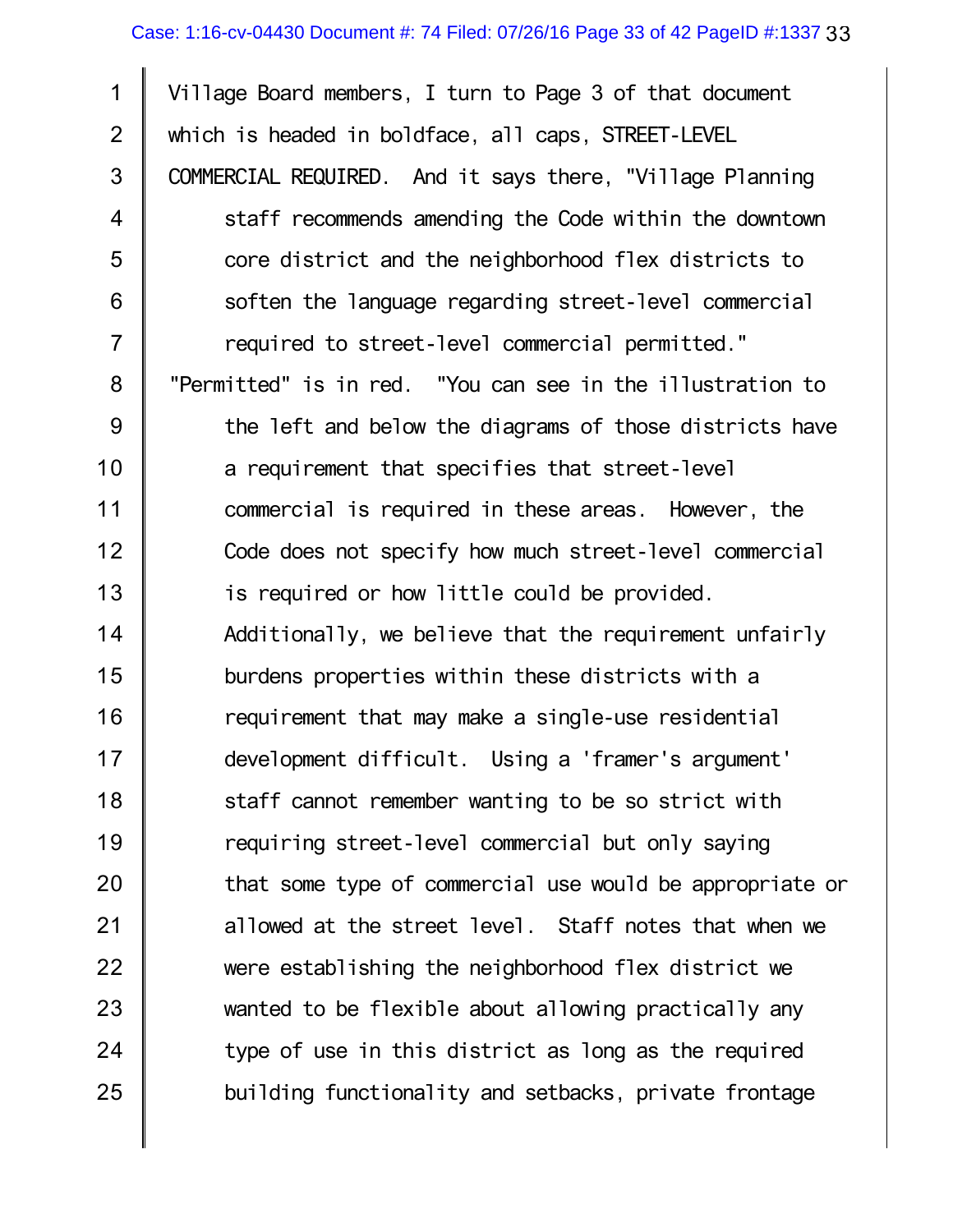1 2 3 4 5 6 7 8 9 10 11 12 13 14 standards, private lot standards were followed. The neighborhood flex district is uniquely located more directly adjacent to Will County areas with lower tax rates. So spurring any type of development in these corners was the goal of the plan. We believe that requiring street-level commercial could complicate the redevelopment of these corners, particularly if a residential developer seeks to build in the district. Note that residential multiple-family building functionality is permitted by right in the neighborhood flex district and the downtown core district which conflicts with the 'street-level commercial required' requirement (that is, how can you have a residential use that is required to have street-level commercial?)"

15 16 17 18 19 Then in red the following paragraph: "At the August 27 workshop meeting assigned Commissioners Pierce and Reidy determined that these were appropriate amendments to make to reduce confusion and bring clarity to the Legacy Code."

20 21 22 23 24 Well, "once discovered"? Scarcely. I don't think that you are really trying to contend that your clients, the Village Trustees are Village idiots that don't understand matters on which they vote. At least I trust that is not the case.

Let me also correct your view of -- that I heard of

25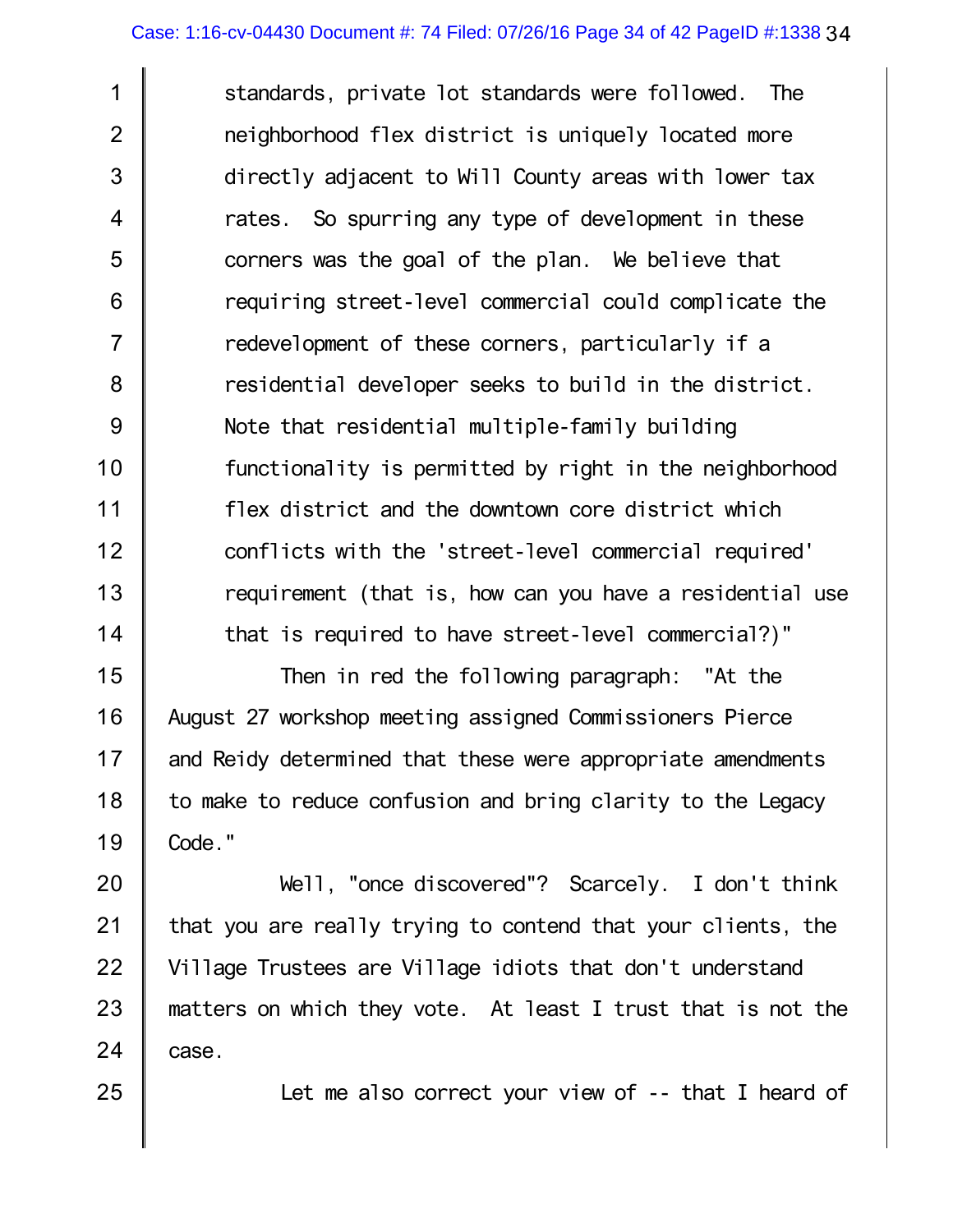1 2 3 4 5 6 7 the type of mandatory relief that is sought here, an entirely permissible remedy where it is an adjunct to the enforcement of a federal right as somehow being out of bounds. You know, there is a distinction, and a sharp one and an important one, between a formal mandamus proceeding and things that represent mandatory relief. I don't have to pause on that, but I again find difficulty in having acknowledged that one.

8 9 10 11 12 13 14 15 16 17 18 19 So at step one plaintiffs would meet the standards for initial relief either through a TRO or preliminary injunction, but -- and it is a major "but" and I think -- I fear a conclusive "but." What I find defeats Buckeye's effort to get such interim relief under the present circumstances is that as -- I guess it is not improper to say -- call it shameful as the position of defendants and defendants' counsel may be perceived to be, I just don't see any way to determine a likelihood of success on the ultimate merits because of the essential step that would have to be taken once past the restoration of the October 6, 2015 Legacy Code as it was modified.

20 21 22 23 24 25 Remember at that point the adoption of that version, a point at which the Village President and Village Board don't have any input under the Legacy Code, it takes a vote of the Plan Commission to approve the Buckeye project. And no such vote, as all of us know, has taken place. On that score my recollection of the sorry kind of history that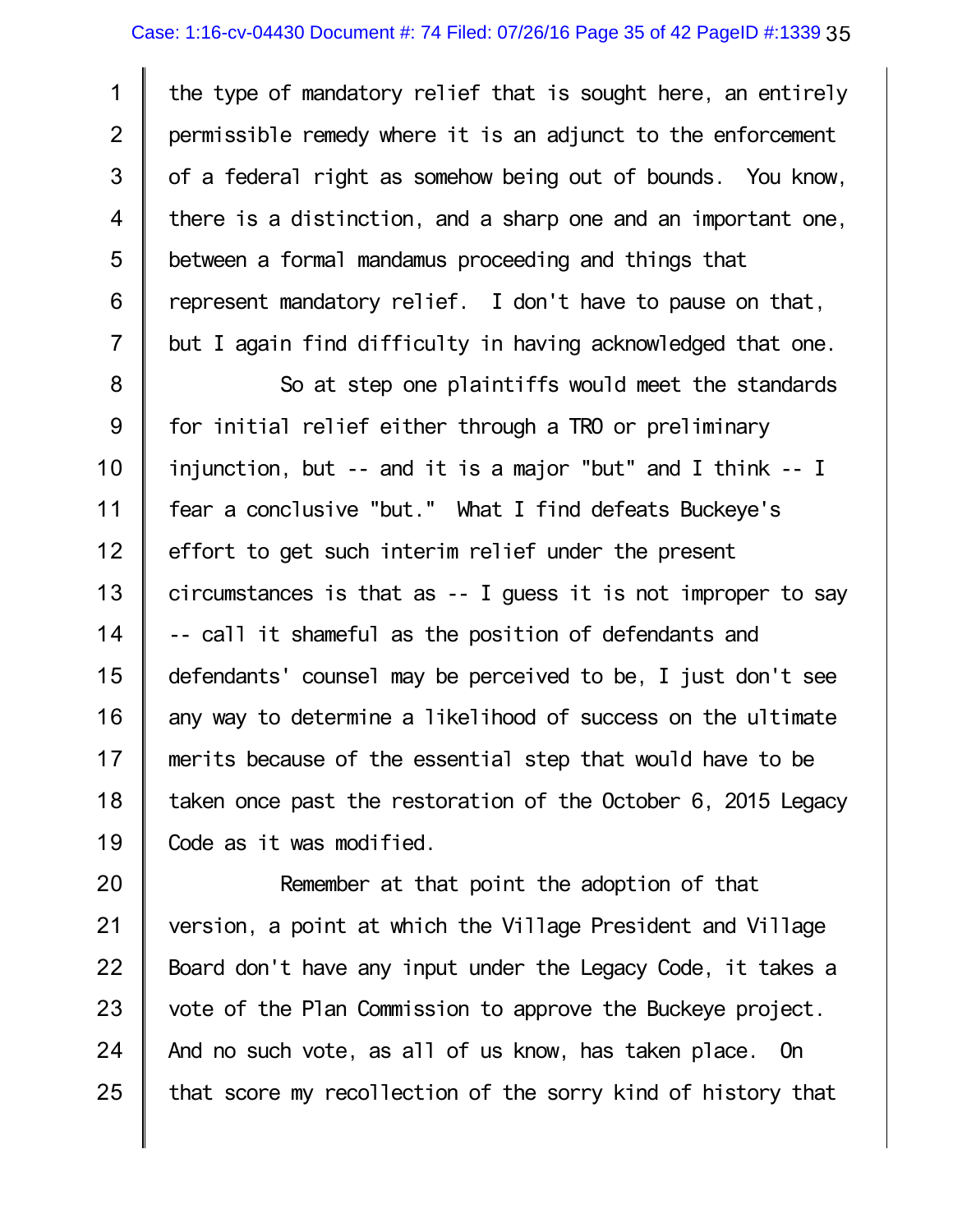was portrayed in the -- in Buckeye's Complaint was I think an accurate one and I guess regrettably so.

1

2

3 4 5 6 7 8 9 10 After recounting at length the stormy events of the February 4th, 2006 Plan Commission meeting and then going on to recount a number of events, the Amended Complaint went back to the February 4th situation. And I hauled out the thing. Page -- Paragraph 152 stated, "In the face of the widespread public opposition to the reserve, numerous Tinley Park officials have resigned or have been removed from their positions."

11 12 13 14 15 16 153 recounts that "Shortly after that meeting seven of the nine Plan Commission members abruptly resigned from the Commission in the face of the burgeoning public outcry over the reserve," which resulted understandably in cancellation of Plan Commission meetings thereafter. It lacked a quorum and other factors.

17 18 19 20 21 22 Then 154 recounts that the Village put Community Development Director Amy Connolly, who now has been your convenient target of this most recent thing, on indefinite leave with pay pending an investigation into her conduct. So she resigned from her position as Community Development Director in May of this year.

23 24 25 Then the March 2016 meeting of the Village's Committee of the Whole, the assistant -- the then Assistant Village Manager Mike Mertens explained the proper procedures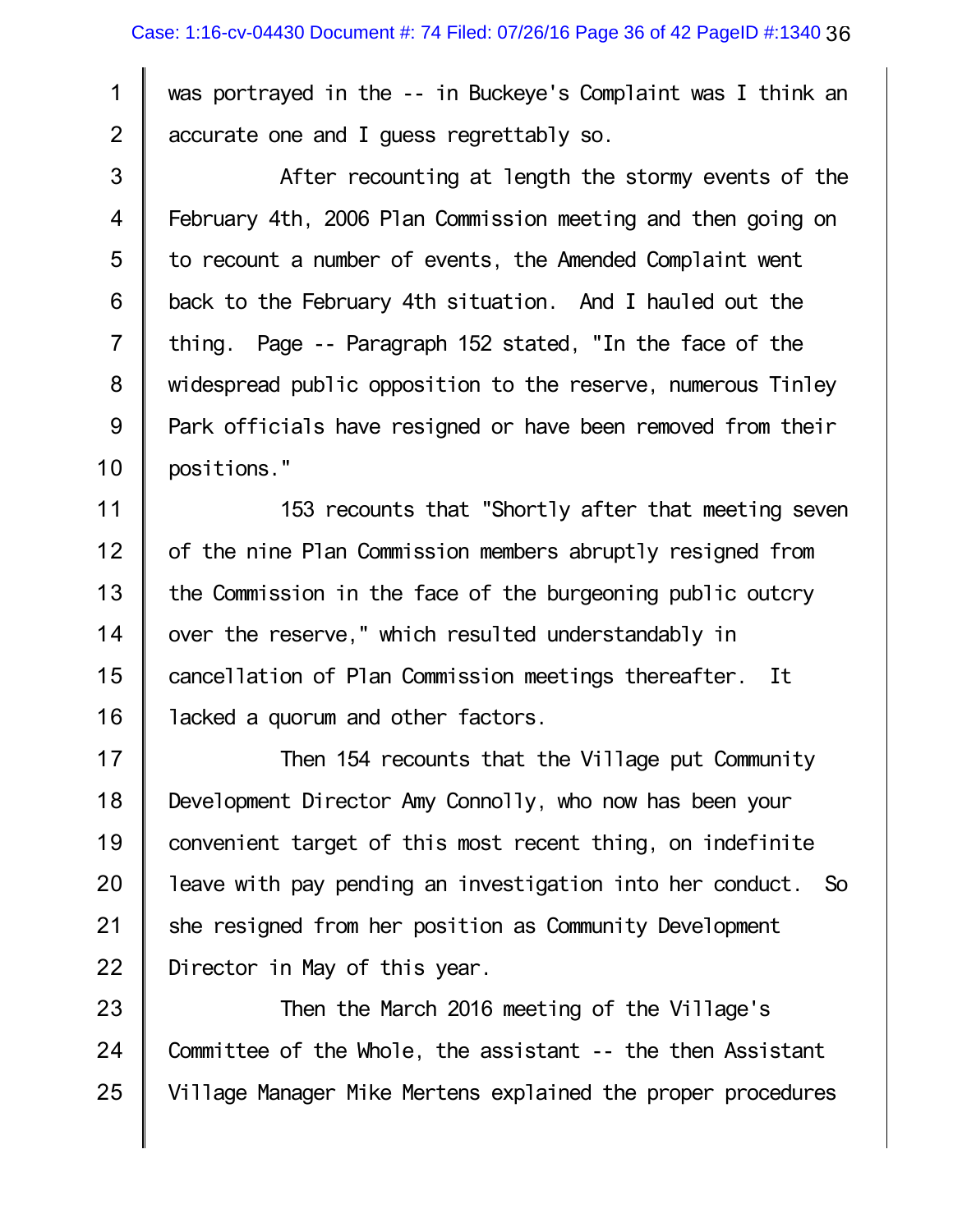| $\mathbf 1$    | for project approval, explaining that the Legacy Code Area    |
|----------------|---------------------------------------------------------------|
| $\overline{2}$ | was intended from the beginning to transition from            |
| 3              | predominantly residential in the outer areas to predominantly |
| $\overline{4}$ | commercial in the downtown code. And he explained, "If you    |
| 5              | meet the Code and you need site plan approval, you only need  |
| 6              | Plan Commission approval, not Village Board approval," and    |
| $\overline{7}$ | went on with a further explanation.                           |
| $\bf 8$        | I could jump ahead to Paragraph 157 which says that           |
| $9\,$          | he then tendered his resignation from his position as         |
| 10             | Assistant Village Manager on March 28th.                      |
| 11             | Going back to 156 the $-$ - I $-$ no, I won't comment         |
| 12             | on 156. It is -- it is troubling, but I am not going to       |
| 13             | comment on it.                                                |
| 14             | 158 says that a Village Trustee resigned from the             |
| 15             | Board.                                                        |
| 16             | 159, the Villages's Economic Development Director             |
| 17             | resigned from that position.                                  |
| 18             | And then 160 recites that on April 5, 2016 the                |
| 19             | Board of Trustees voted to approve the Mayor's recommendation |
| 20             | to fill six of the vacant seats on the Plan Commission naming |
| 21             | them. Then going on with some further explanation that at     |
| 22             | least some of them were active members of the Citizens of     |
| 23             | Tinley Park group and some -- and had been particular leaders |
| 24             | in the opposition to what Buckeye was seeking to do.          |
| 25             | Now, how does that bear on the Court's decision?              |
|                |                                                               |

 $\mathbb{I}$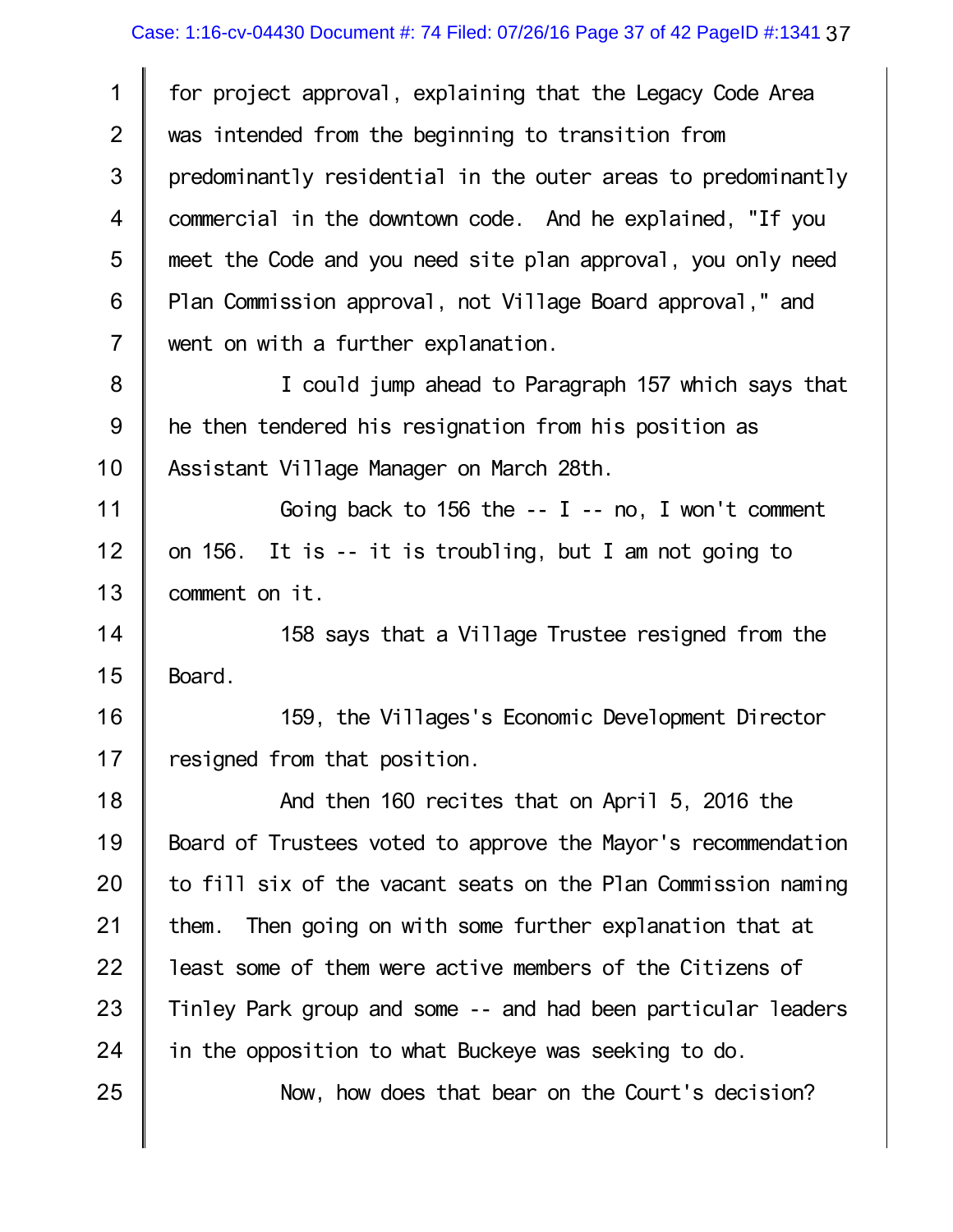1 2 3 4 5 6 7 8 9 Think about it. How can this Court reach a determination of likelihood of success on the merits in that posture of events without an evidentiary hearing? However dubious what has transpired may appear to be, the vote by a Plan Commission is inherently a discretionary action. This Court is not in a position and it would never seek to hold the hand of each member of the Plan Commission, either literally or figuratively, to force an affirmative vote. That is not the Court's role.

10 11 12 13 14 15 16 17 18 If the vote were to result in non-approval of the Board -- Buckeye's project, that would by definition necessitate an evidentiary hearing into the view and even motivation of the various members -- current members of the Plan Commission because I am certainly not in a position to oust them and force a return of people who have resigned. But what would happen is that if I were to conduct such a hearing, I would have to have findings as to credibility, for example, of negative votes.

19 20 21 22 So although it is always distressing to reward litigants for what I think is -- regrettably has the appearance of misconduct, I see no reasoned alternative other than to deny the motion for interim injunctive relief.

23 24 25 I don't need any further comment as to the conduct of defense counsel for advancing arguments that really approach the meretricious. You won this one, frankly,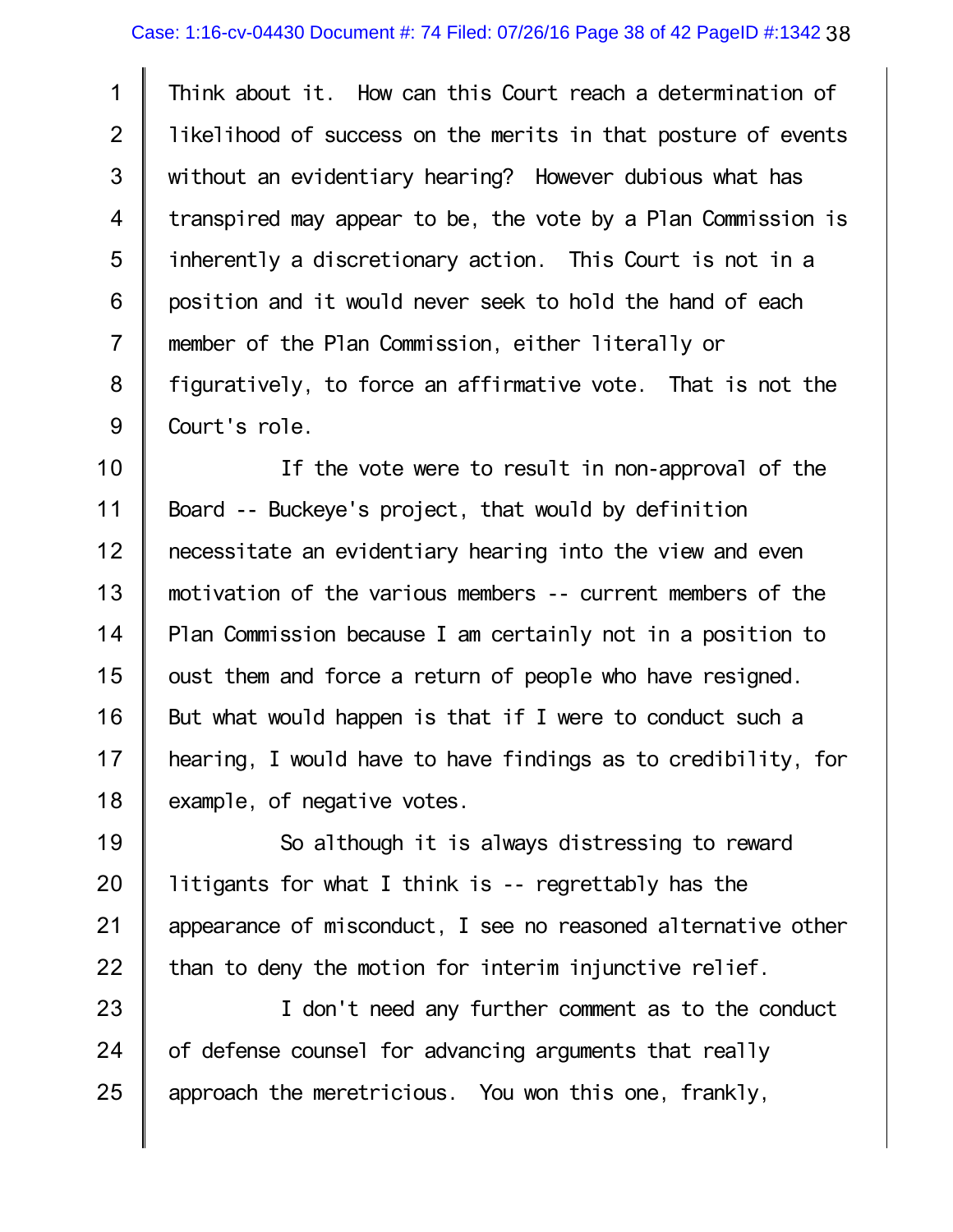## Case: 1:16-cv-04430 Document #: 74 Filed: 07/26/16 Page 39 of 42 PageID #:1343 39

1 2 3 4 despite yourselves. And I will assure you that is not going to be held either for you or against you in connection with the future course of this litigation. So that is my ruling on the current motion.

5 6 Let me ask counsel with all that said, what comes next in this lawsuit? Plaintiffs' counsel?

7 8 9 10 MR. WARDENSKI: Your Honor, we will have to go back to our clients and review, you know, what, if any, options remain to them in order to keep construction a viable option.

THE COURT: Yes.

15

11 12 13 14 MR. WARDENSKI: It may be that their options are running out which is, you know, really the case in terms of the current low income housing credit tax financing, but we do need to confer with them about next steps moving forward.

THE COURT: Defense counsel, any comment?

16 17 18 19 20 21 MR. McGRATH: At this time, your Honor, given everything that has been going on all the injunctive relief, we probably need take a look to see with regard to answering certain portions of the Complaint and see what is still remaining. So whenever your Honor would like us to come back.

22 23 24 25 THE COURT: What I think probably makes sense then is to set a next status date to permit both sides to contemplate their respective navels and see what you come up with. How far out should I put that? I don't want to extend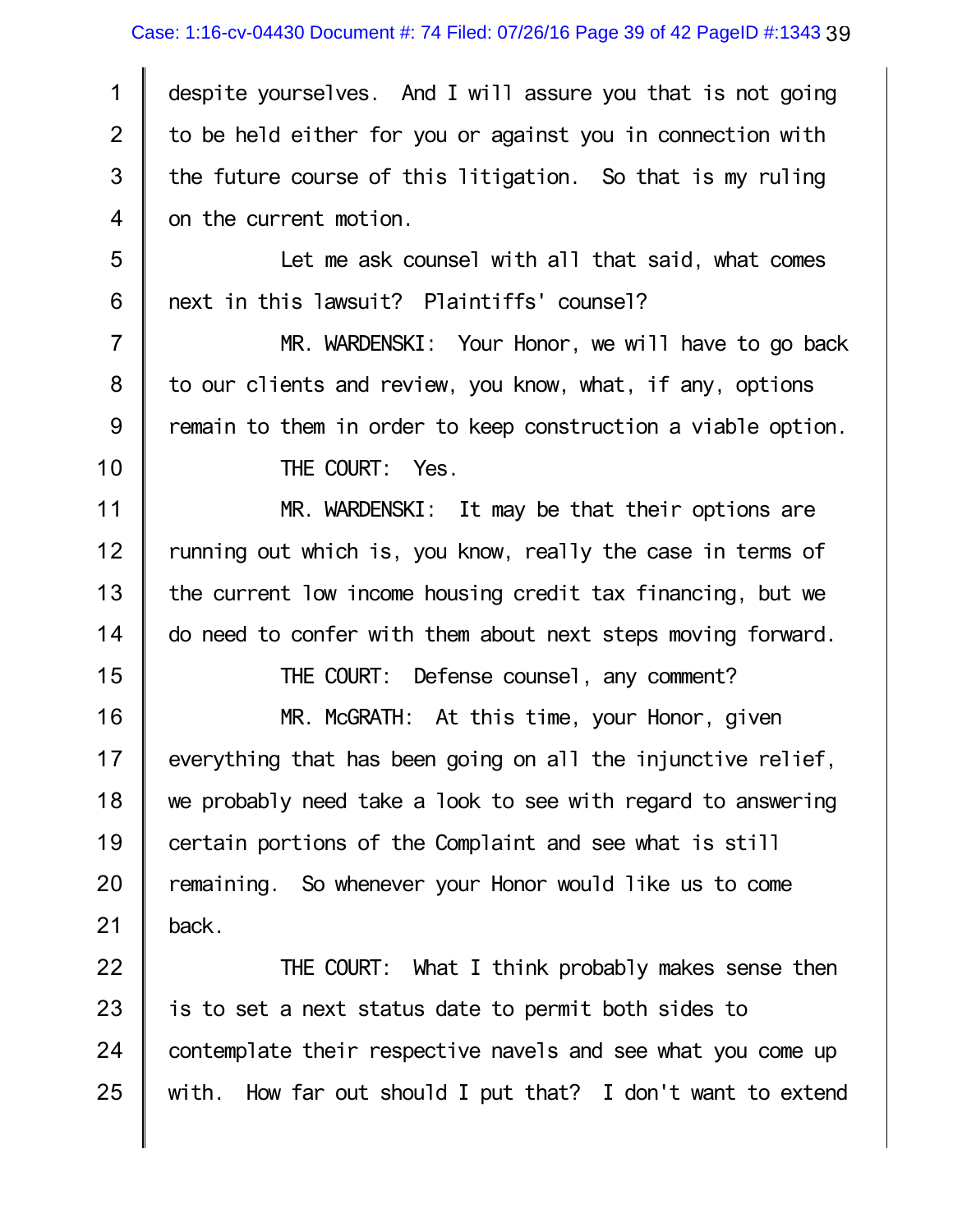| 1              | it too far, but whatever you think is reasonable.             |
|----------------|---------------------------------------------------------------|
| $\overline{2}$ | MR. WARDENSKI: Well, your Honor, we -- you know,              |
| $\mathfrak{S}$ | our -- I think in any event we would like to proceed on an    |
| $\overline{4}$ | expedited schedule, you know, in the chance that this project |
| 5              | still can be saved.                                           |
| 6              | THE COURT: Yes.                                               |
| $\overline{7}$ | MR. WARDENSKI: With that in mind I think we -- we             |
| $\bf 8$        | have not yet received discovery requests from defendants but  |
| $9\,$          | are -- remain and are willing and able to produce discovery   |
| 10             | in short order. You know, if they propound discovery          |
| 11             | tomorrow, we can get it to them relatively quickly, within    |
| 12             | probably two or three weeks, if not sooner than that. And --  |
| 13             | THE COURT: So I will tell you what --                         |
| 14             | MR. WARDENSKI: We are ready to move fast.                     |
| 15             | MR. McGRATH: Your Honor --                                    |
| 16             | THE COURT: What I thought might well be done is to            |
| 17             | set a date that seems reasonable, with the understanding that |
| 18             | if anybody wants to bring something on in advance, you just   |
| 19             | do it by notice. So with that understanding, what would you   |
| 20             | both suggest for a next status date?                          |
| 21             | MR. McGRATH: Your Honor, could we have one minute             |
| 22             | just to confer?                                               |
| 23             | THE COURT: Sure. Why don't you talk and come                  |
| 24             | back.                                                         |
| 25             | MR. McGRATH: Do you guys want to talk and maybe we            |
|                |                                                               |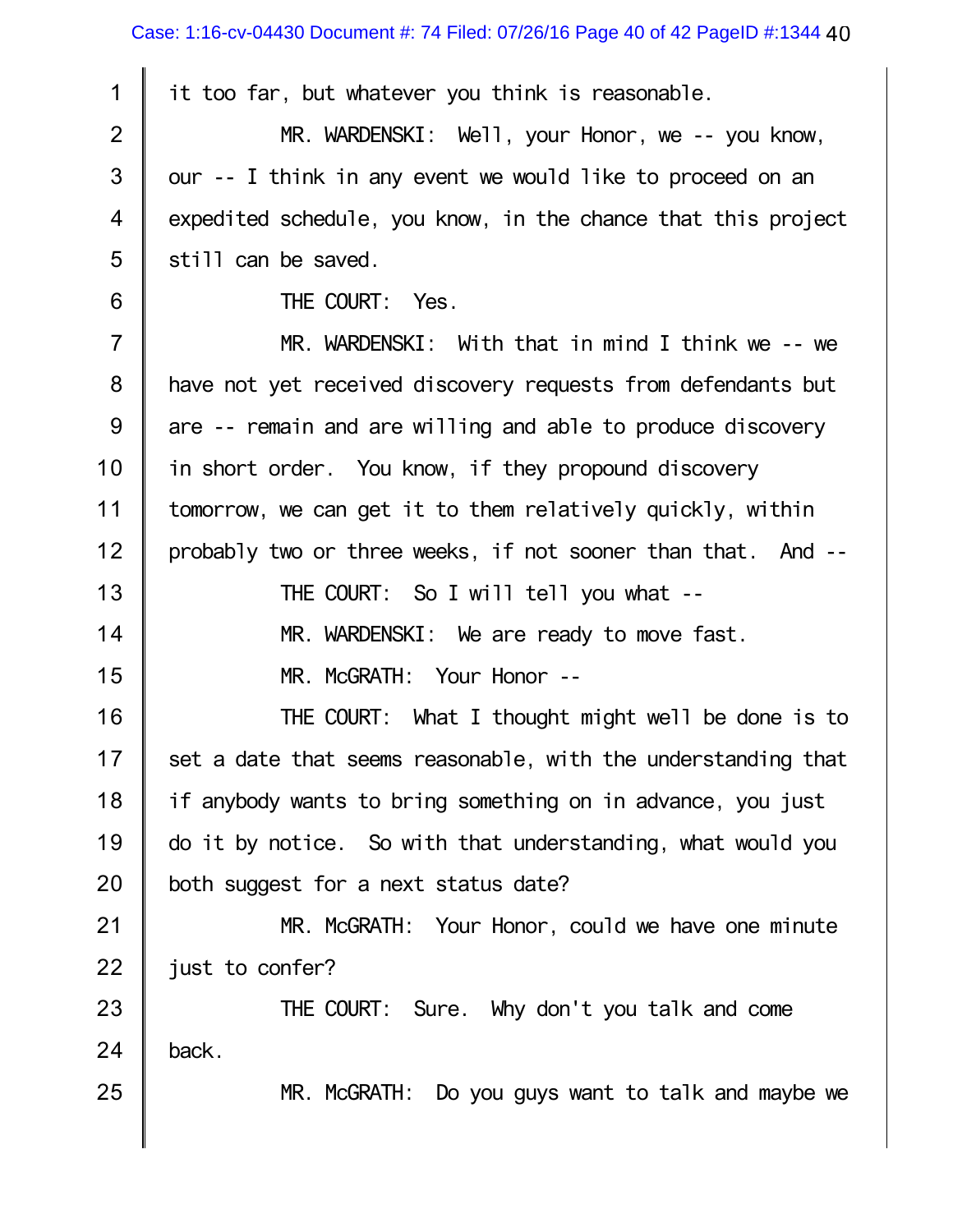Case: 1:16-cv-04430 Document #: 74 Filed: 07/26/16 Page 41 of 42 PageID #:1345 41

| 1              | can talk together, is that all right?                         |
|----------------|---------------------------------------------------------------|
| $\overline{2}$ | MR. WEITZEL: Your Honor?                                      |
| 3              | THE COURT: Yes?                                               |
| $\overline{4}$ | MR. WEITZEL: So we have conferred. And how is                 |
| 5              | next Thursday, the 4th, to come back?                         |
| 6              | THE COURT: You want to do it that quickly?                    |
| $\overline{7}$ | MR. McGRATH: I think we are going to try and meet,            |
| $\bf 8$        | your Honor, confer about maybe a proposed schedule, see if we |
| 9              | can work something out.                                       |
| 10             | THE COURT: All right. Now let me --                           |
| 11             | unfortunately, as you have heard this morning, my Courtroom   |
| 12             | Deputy who is always supposed to give me her red diary        |
| 13             | because you see I enter dates on my bench calendar when I     |
| 14             | announce them, when typically a new complaint comes in, and I |
| 15             | give her a note that says, "Okay, 49days or whatever it is,   |
| 16             | so she enters those, but I don't end up with them. I believe  |
| 17             | that on the 4th I have 8:45 open, if that is okay.            |
| 18             | MR. WARDENSKI: That is fine.                                  |
| 19             | MR. McGRATH: That is fine with us.                            |
| 20             | THE COURT: All right. So 8:45 on Thursday, August             |
| 21             | 4th.                                                          |
| 22             | Thank you.                                                    |
| 23             | MR. WEITZEL: Thank you, your Honor.                           |
| 24             | MR. WARDENSKI: Your Honor, if I may, I understand             |
| 25             | your decision on the -- on the motion. Just to clarify, you   |
|                |                                                               |